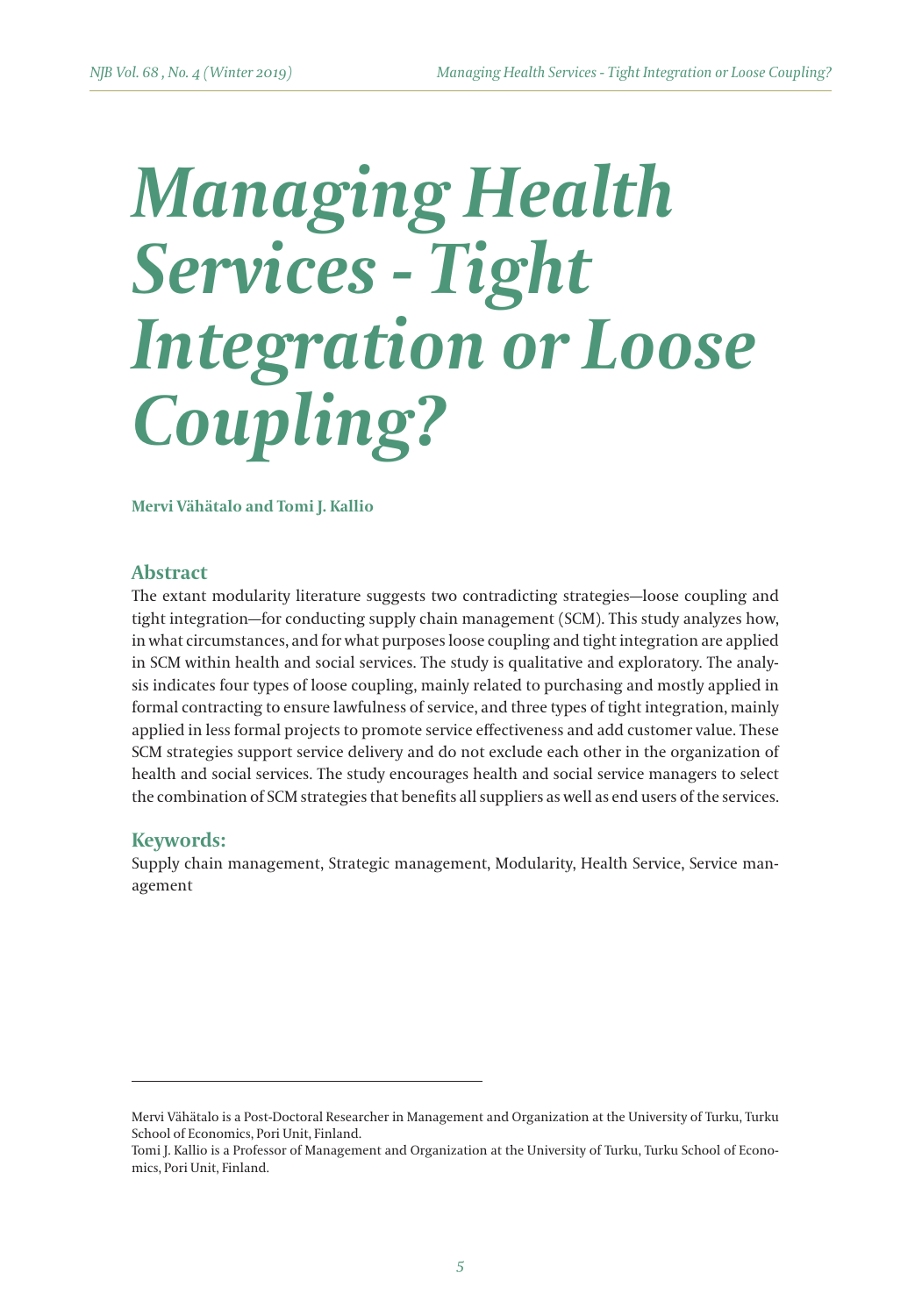## **1. Introduction**

Western countries have encountered unseen economic challenges caused by ageing populations and continuous developments in medical technology, health care, and social services. As costs skyrocket, more efficient ways of organizing health and social services have been sought. (e.g. Askfors and Fornstedt, 2018.) Among other solutions, the privatization and outsourcing of health and social services have expanded steadily in Western countries. Consequently, health and social services are increasingly produced in different public–private combination models (Maarse, 2006). Health and social service providers include private providers (small and large companies), third-sector organizations, municipalities' own production in the purchaser–provider split models, as well as municipality enterprises (Kallio and Kuoppakangas, 2012; Maarse, 2006). In addition, many providers from other service areas, such as cultural services, are part of the health and social services supply chains. Regardless of the production model, when numerous suppliers provide multiple health and social services, the suppliers must be managed. Management responsibilities include, among other things, purchasing service components from different providers and ensuring the flexible compatibility of the components within organized service entities.

As a consequence of the increase in outsourcing, multiple providers and a large variety of services, the service design and organization structure of health and social services can be considered modular (see De Blok, Luijks, Meijboom, and Schols, 2010; De Blok, Meijboom, Luijkx, Schols and Schroeder 2014; Gittell, Hagigi, Weinberg, Kautz, and Lusenhop, 2008; Sanchez and Mahoney, 1996; Vähätalo, 2012). According the latest review on service modularity (De Mattos, Fettermann, and Cauchick-Miguel, 2019), interest towards the topic has been increasing among scholars. However, studies tend to focus on e.g.

service structures and benefits of modularity while no studies concerning management of modular services was found (De Mattos et al., 2019). To manage modular services, processes and organization structures, it is worth recognizing the literature on supply chain management (SCM) strategies in the modular environment. However, the extant literature provides two contradictory strategies related to SCM in modular production (Howard and Squire, 2007; Hsuan, 1999; Lau, Yam, Tang, and Sun, 2010). Tight supply chain integration is applied to promote continuous communication and collaboration and is said to enhance co-development and reduce interface constraints (e.g. Hsuan, 1999; Lau et al., 2010). In contrast, loose coupling is applied to give suppliers increased independence and to reduce the need for communication. Loose coupling is said to provide benefits in the development processes for new services in the modular environment (Baldwin and Clark, 2000; Sanchez and Mahoney, 1996; Schilling, 2000).

The relation between modularity and SCM has been described in several studies (e.g. Howard and Squire, 2007; Lau et al., 2010; Sako, 2002; Voordijk, Meijboom and de Haan, 2006). These studies are mostly conceptual, and the empirical evidence, which has only started to emerge, is mainly related to products. Research from the service perspective remains scarce although its importance has been recognized (Giannakis, 2011). In addition, the knowledge related to SCM in health and social services is fragmented (De Vries and Huijsman, 2011). Due to the nature of the services (which is different from the nature of the products) and the challenges of managing health and social services, it is interesting and important to study how the two theoretically contradictory management strategies (loose coupling and tight integration) for supply chains are applied in health and social services. The research question is formulated as follows: How, in what circumstances, and for what purposes are loose coupling and tight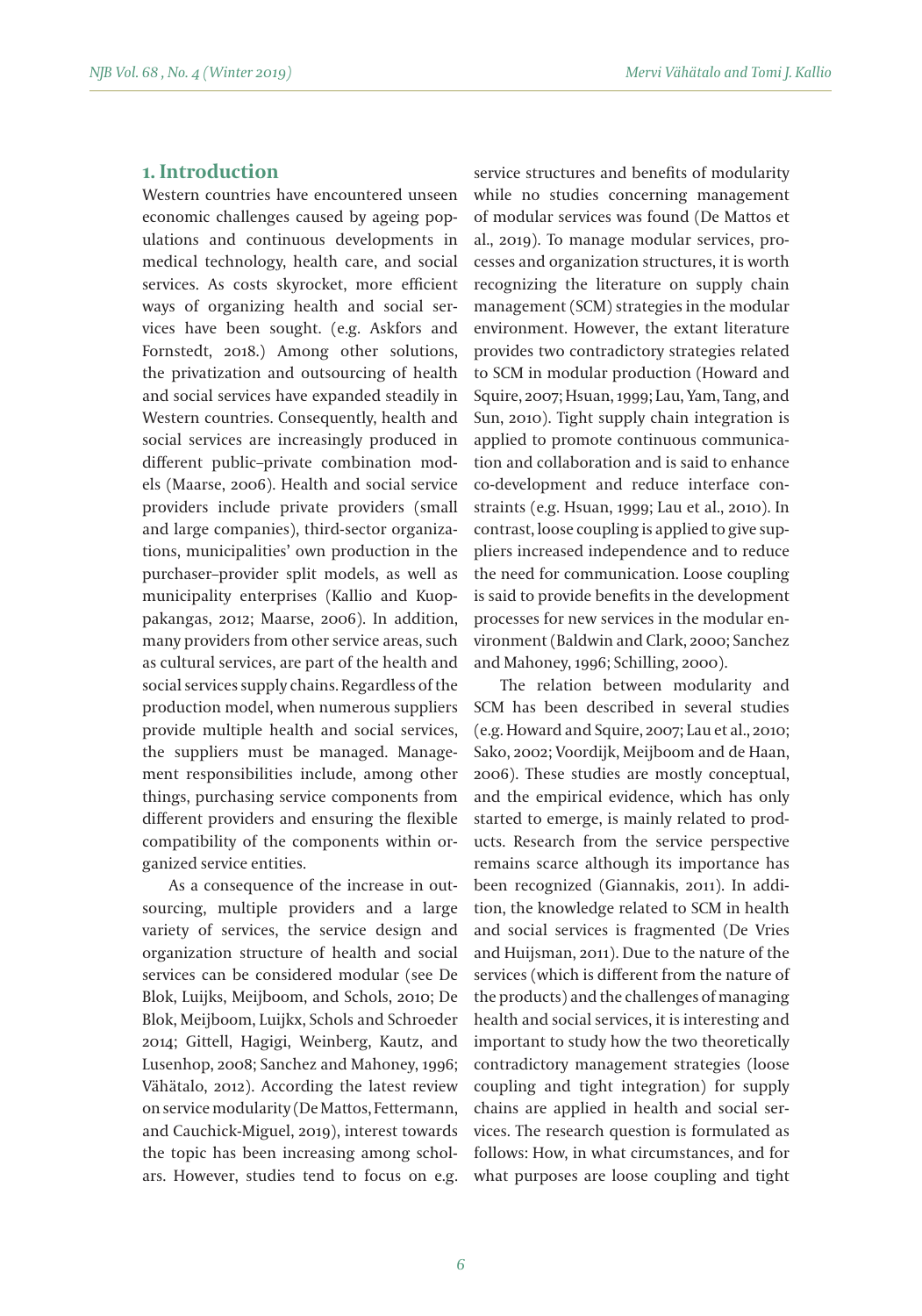integration applied in SCM in health and social services? This study contributes to the theoretical discussion of SCM in modular services. In addition, the study promotes understanding regarding SCM in health and social services, which has, according to De Vries and Huijsman (2011), been fragmented thus far.

The approach in this study is qualitative and exploratory (see e.g. Kotler and Armstrong, 1999). The research data were collected from three organizations responsible for managing health and social services. As these organizations employ different organizational strategies for their services, the organizations also have different supply chain management strategies. A total of 18 managers, responsible for health and social services SCM, were interviewed.

The paper proceeds as follows. First, in the Theory section, modularity and SCM are briefly presented and defined, after which two contradictory strategies for applying SCM in modular services and organization structures (according to the literature) are described. In addition, in the Theory section SCM in health and social services is described. In the Methods section, the empirical data are introduced, and the analysis is described. The different types of loose coupling and tight integration identified from the empirical data are described in the Results section. In the Discussion section, the empirical results are analyzed from a theoretical perspective. The paper closes with Practice Implications section which provides practical recommendations for health and social service managers.

## **2. Theory**

# 2.1 Modularity, supply chain management and two contradictory strategies

Sundbo (1994, p. 245) defined service modularity as follows: "[S]ervices are created out of standard elements – modules – that can be combined for the individual customer at the moment of purchase. Thus, the content of the services is standardized but the standard elements can be combined in many ways when delivered." Modular services are connected to each other by interfaces that "are the set of rules and guidelines governing the flexible arrangement, interconnections, and interdependence of service components and service providers" (De Blok et al., 2014, p. 186). In addition to interfaces, inside the modules are design rules, which have no significant effect on other modules but have a large impact on the internal development process (Baldwin and Clark, 2000). Standardization in modularity has an important dual role in the performance of the systems. On the one hand, standards speed up the competition and alleviate the market penetration as they explicitly shape buyers' requirements for suppliers (Izsak and Edler, 2011). On the other hand, extensive standardizing might restrict innovation (Zhang and Gao, 2010).

Mentzer et al. (2001, p. 17) conducted a thorough review to define SCM and concluded that it "involves multiple firms, multiple business activities and the coordination of those activities across the functions and across firms in the supply chain." In detail, they defined SCM as "the systemic, strategic coordination of the traditional business functions and the tactics across these business functions within a particular company and across businesses within the supply chain, for the purposes of improving the long term performance of the individual companies and the supply chain as a whole." (Mentzer et al., 2001, p. 18)

In the present study, to illustrate the SCM conducted by health and social services managers, two opposite concepts were adopted. The term "loose coupling" describes the distant and formal relationships between purchasers and providers, as well as the independent role of suppliers, in the modularity literature (see e.g. Howard and Squire, 2007; Orton and Weick, 1990; Schilling, 2000; Voss and Hsuan, 2009). In the modularity litera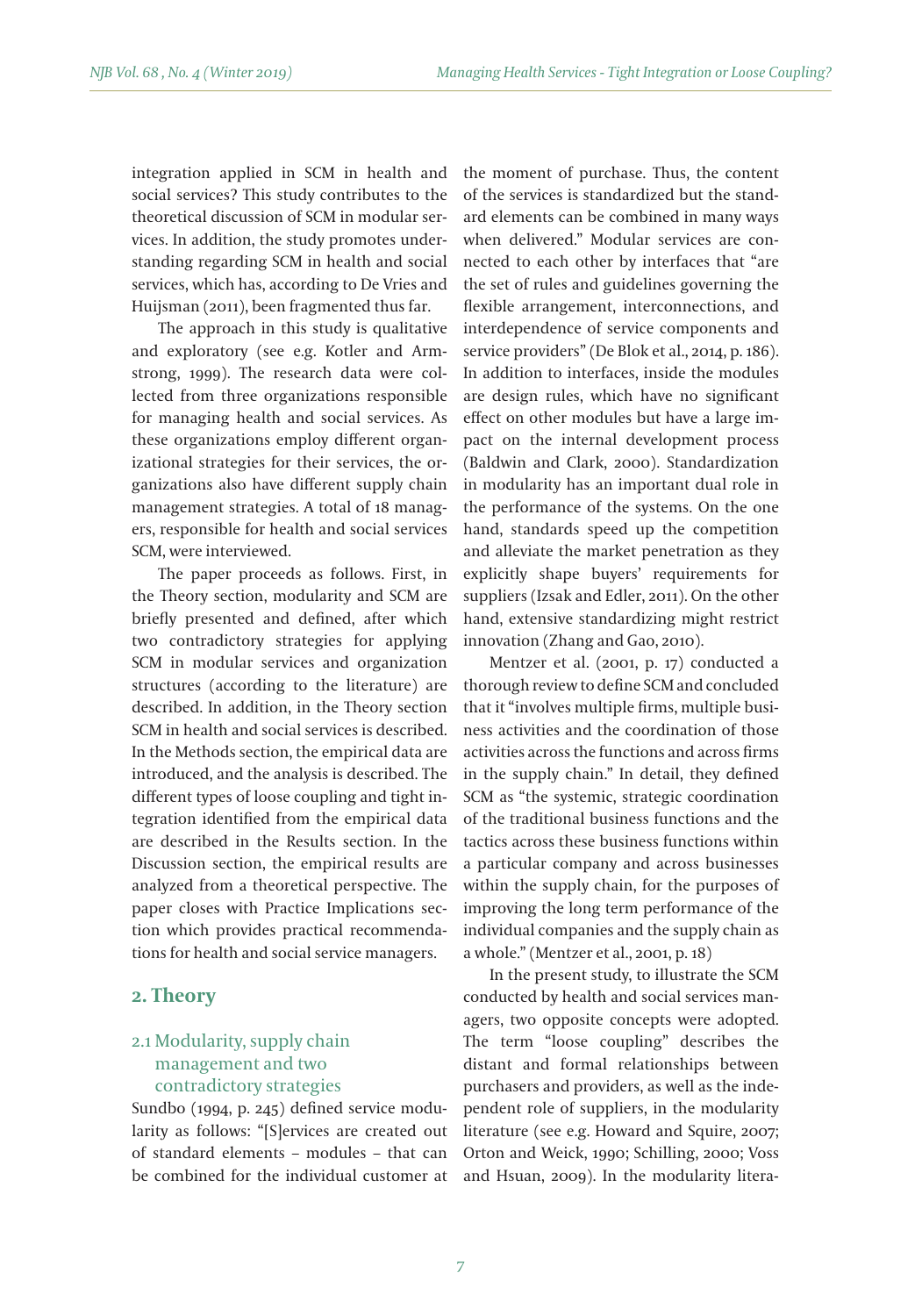ture, tight coupling is often viewed as the opposite of loose coupling (Howard and Squire, 2007; Sanchez and Mahoney, 1996; Schilling, 2000; Voss and Hsuan, 2009). However, in the present study the SCM perspective was also considered important. Therefore, instead of the term "tight coupling," the term "tight integration" was chosen as the opposite of loose coupling to illustrate the close, informal and mutually dependent relationships between purchasers and providers. Accordingly, in the SCM literature, tight integration usually describes close relationships within the supply chain (Meijboom et al., 2011; Power, 2005). However, the discourse of integrated care (see e.g. Somme et al., 2014) is not consistent with the discourse of SCM integration (see e.g. Power, 2005), although the two discourses have several similarities.

In the extant literature, Lau et al. (2010) and Howard and Squire (2007) recognized two contradictory opinions concerning SCM in the modular service environment. Tight supply chain integration, which is applied to promote continuous communication and collaboration, enhances co-development and reduce interface constraints (e.g. Hsuan, 1999; Lau et al., 2010). Loose coupling, which is applied to give greater independence to suppliers and to reduce communication, provides benefits within the new service development processes in the modular environment (Baldwin and Clark, 2000; Sanchez and Mahoney, 1996; Schilling, 2000). Next, these two SCM strategies are described in more detail. The focus is particularly concentrated on coordination, collaboration, information sharing and standardization as these are prevalent in the academic literature in cases of both loose coupling and tight integration (see e.g. Pinelle and Gutwin 2006; Pohjosenperä, Kekkonen, Pekkarinen and Juga 2019; Peters, Meijboom and de Vries 2018).

### *2.1.1 Loose coupling in SCM*

Several authors have argued that modu-

larity is related to the independence of the components (e.g. Sanchez and Mahoney, 1996; Schilling, 2000) or to the loose coupling of the components, as Orton and Weick (1990) put it. Independence is based on standardization. Standardized modules are easily outsourced to suppliers (Hsuan, 1999) through the use of the loosely coupled approach in supply chains (Sanchez and Mahoney, 1996).

This loose coupling of the supply chain provides benefits in the development of new modular services. When interfaces are defined, the new modules can be passed on to different teams or providers to be developed autonomously (Baldwin and Clark, 2000). The independence of modules allows suppliers to focus on predefined standards and pay less attention to the modifications made by other suppliers (Jacobs, Vickery, and Droge, 2007; Lau et al., 2010; Sanchez and Mahoney, 1996). Thus, the need for communication and coordination among suppliers during the development process is reduced. Loose coupling of the supply chain entails concealed coordination. Standard interfaces between service components in the modular service architecture enable embedded coordination, which significantly diminishes the need for managers to coordinate the development process. Instead, managers can monitor the output. Consequently, interfaces are kept at a minimum to reap the cost benefits from the reduced coordination. (Sanchez and Mahoney, 1996.)

Loose coupling as an SCM strategy means that suppliers are kept at arm's length. Purchasers may provide only critical information to suppliers, thus mitigating knowledge leakage (Lau et al., 2010). This strategy benefits the purchaser as suppliers use their maximum competence in design and production capacity. However, this strategy also involves the risk of losing technological understanding, negotiation power and control of architectural knowledge. (Sako, 2002.)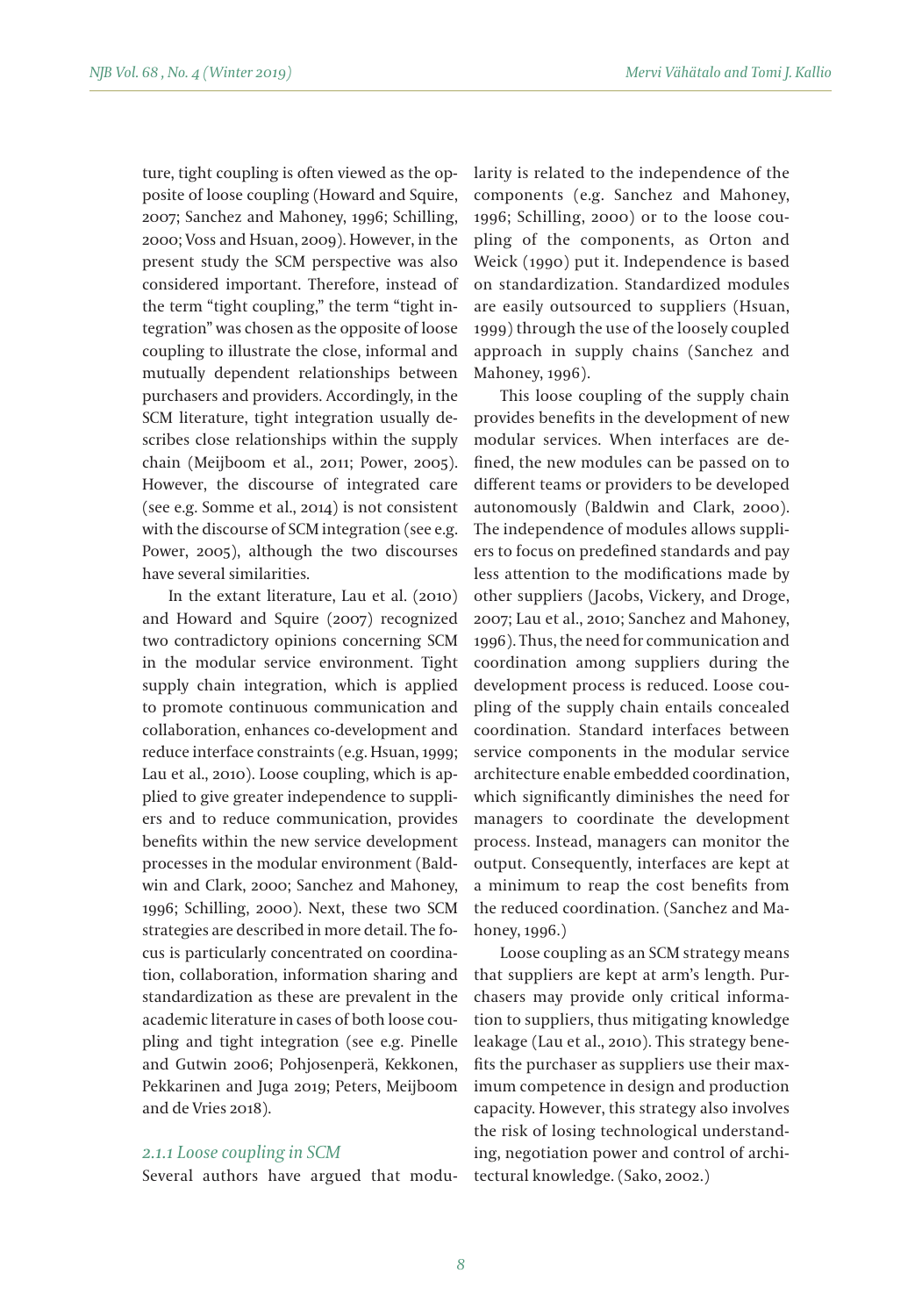### *2.1.2 Tight integration in SCM*

Close buyer–supplier relationships are required as companies move from single component sourcing to joint responsibilities in design, production and delivery. For example, tight integration of the supply chain is needed to solve technical problems and create interfaces for new modules (Howard and Squire, 2007). Supply chain integration can be particularly important in the development of new services (Lau et al., 2010).

According to Jacobs et al. (2007), outsourced modules require extensive integration to help suppliers develop innovations through collaboration. When new modules are designed, suppliers are involved early in product design workshops and business meetings to work closely, co-develop and share information with suppliers (Lau et al., 2010). Information sharing is required at all stages of new service development, and it is particularly important when interfaces between services are chosen, when the product development process is monitored and when feedback from pilot projects is needed (Howard and Squire, 2007).

Lau et al. (2010) argued that extensive coordination, and therefore tight supply chain integration, is important in knowledge-intensive development of new products. In the development of knowledge-intensive services, knowledge sharing is necessary and cannot be left up to the embedded coordination mechanisms of modularity. Instead, active knowledge sharing and systematic integration should play a significant role in the development of knowledge-intensive new services. However, knowledge sharing has consequences related to knowledge leakage, and therefore, a balance between sharing and protecting information is required. In the end, it is in the managers' best interest to know what knowledge is shared and how it is shared, as well as who coordinates the sharing. (Lau et al., 2010.) According to Jacobs et al. (2007), knowledge leakage can be avoided in tight supply chain integration when the buyer and the supplier concentrate on communicating about the interfaces instead of the final product.

Jacobs et al. (2007) identified two ways in which product modularity has positive influences within tight supply chain integration. First, Jacobs et al. (2007) stated that product modularity improves forecasts. Thus, as suppliers feel they can depend upon the forecasts, the level of trust increases. Second, they argued that product modularity reduces communication barriers as a common language develops and is based on standard interfaces. This supports the ability to communicate more frequently, clearly and with less effort, which then supports information exchange and strengthens the relationship between the buyer and the supplier.

# 2.2 SCM in health and social services

Health and social services can be considered modular. For example, health and social services are produced in a complex environment that contains multiple providers and manifold services (De Blok et al., 2010, 2014; Gittell et al., 2008; Meijboom, Bakx-Schmid, and Westert, 2011). Due to the complexity and other reasons, such as information asymmetry prevailing in health and social services (Vähätalo and Kallio, 2015), supply chains must be managed.

SCM in health and social services has been studied, for example, from the perspectives of information technology and e-business (Bhakoo and Chan, 2011) and patient flows (Aronsson, Abrahamsson, and Spencs, 2011; Lillrank, Groop, and Venesmaa, 2011; Meijboom et al., 2011). In general, SCM practices are considered important in the health and social service context (Aronsson et al., 2011; De Vries and Huijsman, 2011). However, due to multiple stakeholders, the dynamic environment and the special nature of the services, management of supply chains in health and social services might not work the same way as in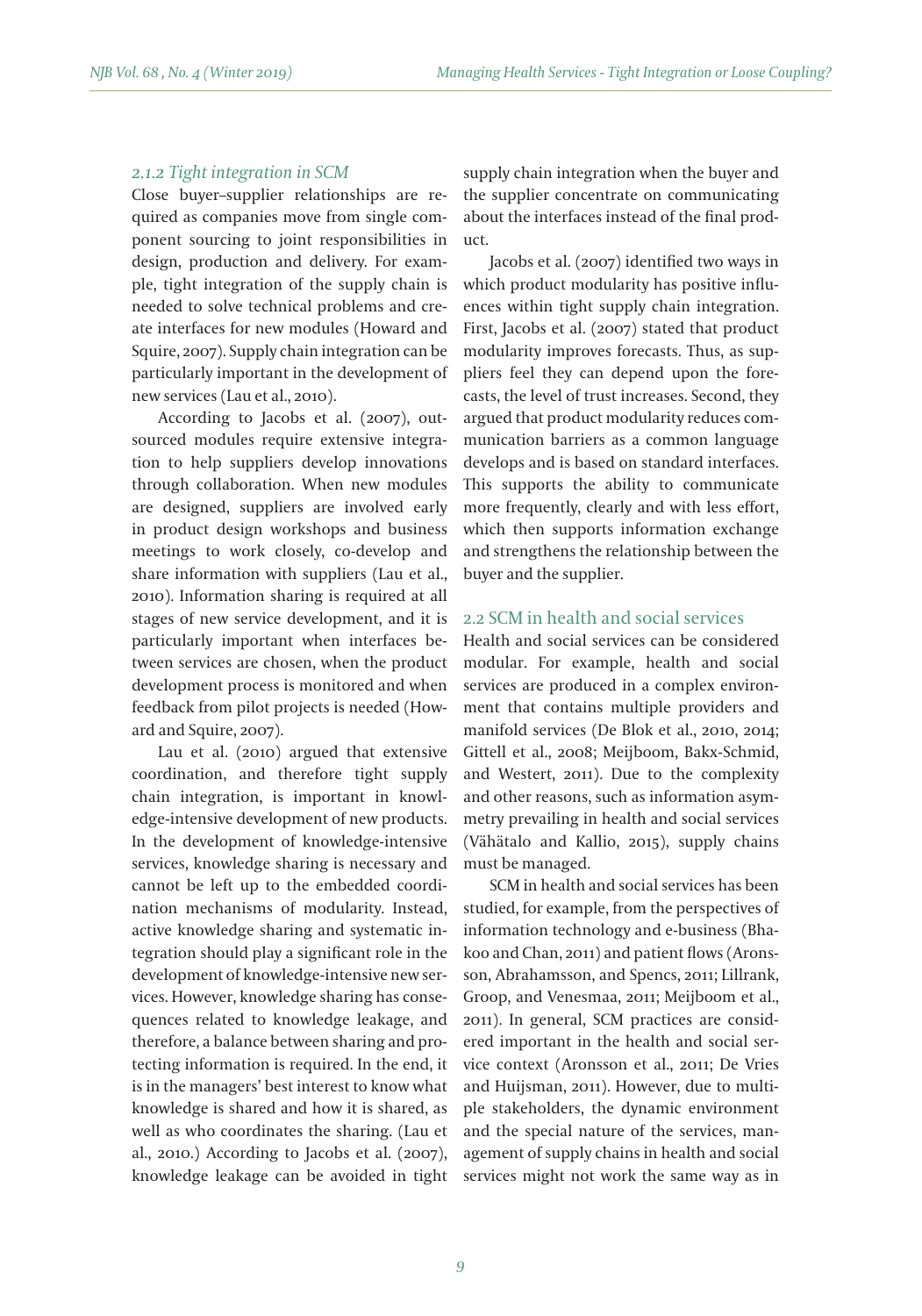manufacturing (De Vries and Huijsman, 2011). McKone-Sweet, Halmilton, and Willis (2005) argue that challenges emerge in managing the supply chain for health and social services due to misaligned and conflicting incentives, the need for data collection and performance measurement. Moreover, knowledge intensiveness of health and social services as well as the intangible nature of service outcome makes the management of supply chain processes challenging (Giannakis, 2011).

SCM includes supplier and customer relationship management, contract management and delivery process management, which are all strongly related to information flows (Naslund and Williamson, 2010). However, information flows and communication have been found to be challenging in health and social services. As solutions to communication problems, Meijboom et al. (2011) suggested cross-functional and inter-organizational teams, continuous integration practices and appropriate information technology, as well as long-term focus and trust. However, a prerequisite in successful SCM in health and social services is that all the actors have a systems approach and respect the supply chain as a whole. In addition, the focus should be on producing customer value and creating customer satisfaction. (Aronsson et al., 2011.)

Health and social services typically consist of large service entities. Therefore, many providers are often involved in service production (Meijboom et al., 2011). This involvement has been studied from the perspectives of, for example, service processes, service chains and integrated care paths or pathways (see Meijboom et al., 2011; Mur-Veeman, Hardy, Steenbergen, and Wistow, 2003; Vanhaecht, Panella, van Zelm, and Sermeus, 2010). Typically, these types of studies consider how a patient with a certain illness "flows" through the process. However, in health and social services, the services are not always streamlined standard processes

(Bohmer, 2005). Instead, the services consist of multiple partly standardized and partly customized service elements provided simultaneously and in parallel by highly specialized professionals. Unfortunately, the medical professions have no tradition of significant cross-specialty collaboration; instead, they have a tradition of working in silos in a functional manner (see e.g. Glouberman and Mintzberg, 2001; van Wijngaarden, de Bont, and Huijsman, 2006). Due to these SCM challenges in health and social services, exploring how the loose coupling and tight integration strategies appear in health and social services is worthwhile.

### **3. Method**

This study aims to provide insight into how two theoretically mutually contradictory management strategies for supply chains are applied in health and social services. The study is exploratory in nature (Kotler and Armstrong, 1999) because it investigates a theoretical topic in a new environment, namely health and social services, where it has previously only been discussed in a manufacturing context. As the data collection method, qualitative, open-ended interviews were selected. In addition, through qualitative interviews, this study aimed to gain an understanding of modularity in relation to SCM and thus avoid the confusion related to health sciences concepts, such as care paths and pathways.

The empirical data were collected during the spring of 2013 in Finland. Finnish Health and social services are organized according to the Beveridge model which was established in the United Kingdom in 1948, and its typical characteristic is public funding that comes from the state's general budget and is collected through taxation (Lopez-Casasnovas, Maynou, and Saez, 2015). Although the funding and the role of public and private operators differ from country to country (see e.g. Maarse, 2006), health and social services supply chains still need to be managed. In

*10*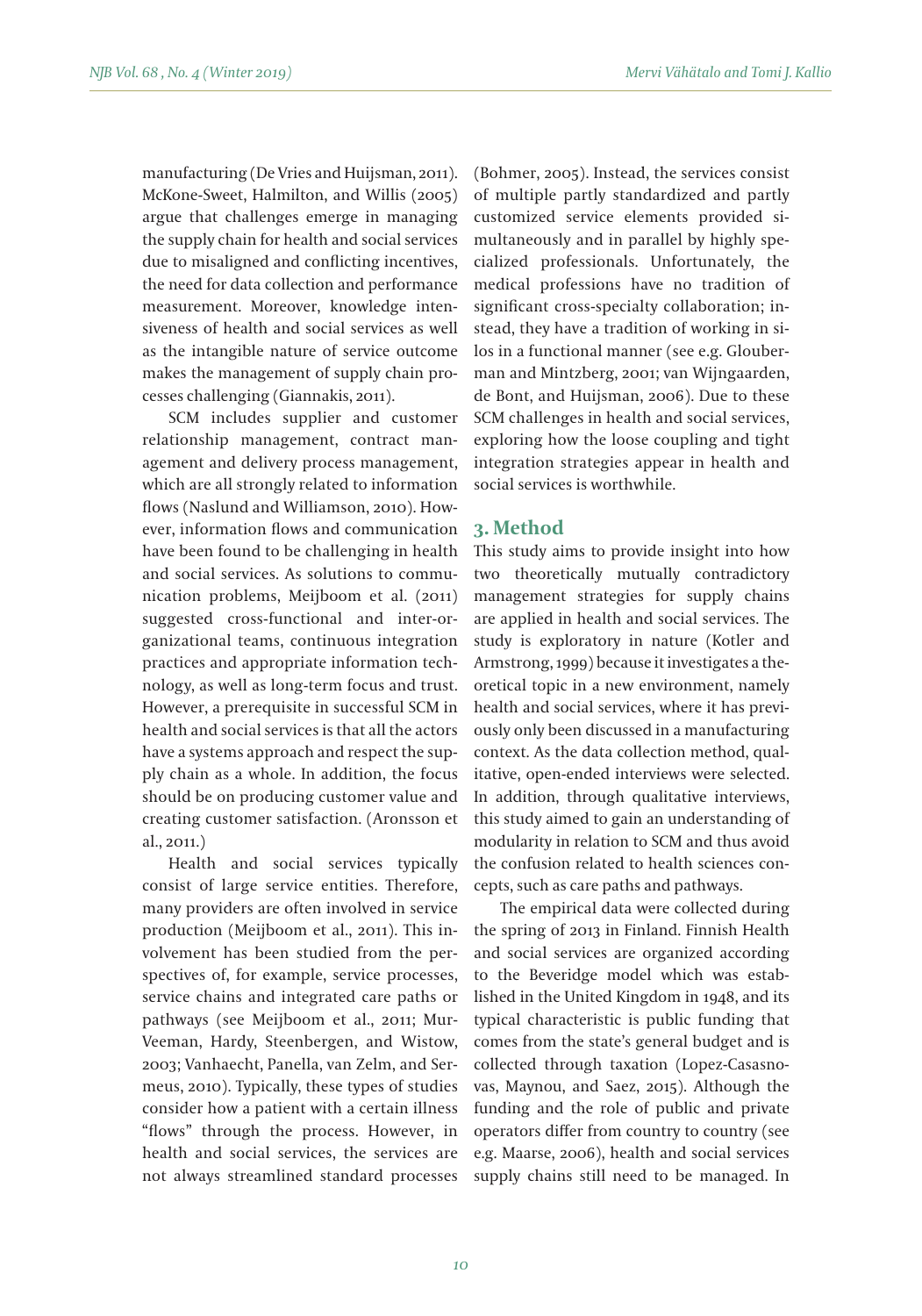this study, the perspective of public health and social services managers is examined. The interviewees were chosen from three public organizations responsible for managing health and social services in their municipalities. Municipalities where the selected case organizations operated represent, in Finnish terms, large and mid-sized municipalities ranging from approximately 80,000 to 200,000 inhabitants. The particular case organizations were chosen as they applied different methods of organizing, and thus different ways of managing, health and social services. The first case organization applied a purchaser–provider split, the second applied the agreement control model while the third had its own production under traditional hierarchical budgeting. Nevertheless, all case organizations had outsourced their health and social service production at least to some extent. Case organizations that use different strategies for managing health and social services were not chosen to compare the organizations per se. Instead, the purpose was to gain diverse perspectives on SCM in health and social services.

The interviewees included representatives of public purchasers and public providers that conduct SCM in social and health services, particularly in home services for the elderly. This particular service area was chosen as it can be considered a modular service area in health and social services. Home services for the elderly consist of a wide range of services and multiple providers. (De Blok et al., 2010; Vähätalo and Kallio, 2015.) The interviewees' positions varied from mid-level to senior management. Some managers worked mainly in purchasing. They were responsible for managing contracts with public and private providers. Some managers held dual roles. They were public providers while at the same time they acted as purchasers when they were subcontracting with private providers. After permission was requested from the representatives of the case organizations,

the interviewees were selected based on the organizations' information available on the Internet. As such, the mid-level and senior managers responsible for arranging home services for the elderly were invited to volunteer for interviews. In total, 20 people were contacted, and 18 volunteered (9 interviewees from the first case organization, 5 interviewees from the second and 4 from the third). The number of interviewees corresponds to the size of the case organizations, as well as their method of organizing services. If purchasing and providing were separate, as in the first case organization, then there were more people to interview. The two selected interviewees who did not participate were from the second and third organizations.

Open-ended, qualitative interviews were conducted to gain nuanced information concerning the SCM of the three case organizations (Burns and Grove, 2009). Interviewees were asked to explain the services that their organizations provided for elderly individuals living at home. The interviewer presented specific questions in accordance with the research question, such as "How has the outsourcing been conducted?" "What kind of management tools are used?" and "What kind of collaboration is done with providers, if any?" The interviewer encouraged the interviewees to talk about their experiences and opinions openly and spontaneously. The interviews lasted from 53 to 147 minutes. All interviews were recorded and transcribed with the approval of the interviewees.

To explore SCM strategies in depth from the perspective of modularity, thematic analysis was applied. To explore the themes and the interactions between the themes, a systematic data reduction process that consisted of five steps was followed: reading the transcripts, segmenting the sentences and phrases, codifying the text segments, generating themes and categories and identifying relationships (Burns and Grove, 2009). Segmentation and coding began deductively to identify the two

*11*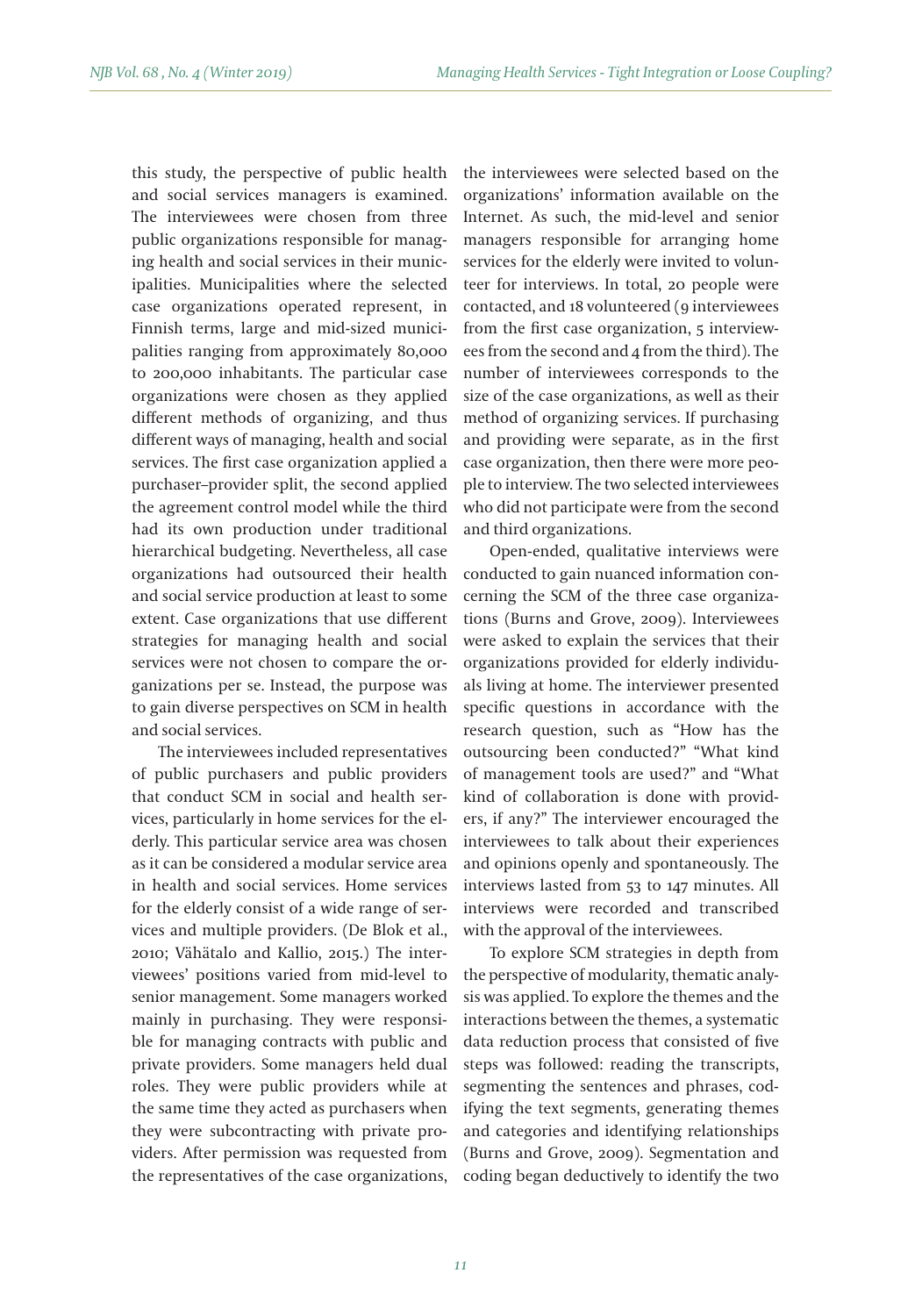contradictory SCM strategies from the data. During the coding process, the original codes were extended to include new themes and highlight the richness of the data. The qualitative analysis software NVivo was used to analyze the data. Software can support systematic analysis and mitigate information processing *4.1.1 Loose coupling: detailed contracting* biases (Burns and Grove, 2009).

To classify tight integration and loose coupling, descriptions of collaborating, coordinating, standardizing and information sharing were searched for in the data. Classifying the data was ambiguous as not all the evidence from the data supported the pure types of loose coupling and tight integration as presented in the literature. Instead, in practice, the elements were mixed. In contradictory situations, the present research focused on the overall relationship between suppliers and purchasers in terms of whether the relationship was distant and independent or close and dependent. For example, in loose coupling, there were common denominators, such as formal and distant relations, as well as scarcity of communication between purchasers and suppliers. However, the amount and the specificity of service standardization varied. In tight integration, the common dominators involved project-based tight collaboration that aimed at adding customer value, for example, by balancing standardization and customization, as well as ensuring fluent information flow. The classification is summarized in Appendix 1.

### **4. Results**

From the empirical data, four types of loose coupling and three types of tight integration were identified. The results regarding how, in what circumstances and for what purposes loose coupling and tight integration are applied in SCM in health and social services are summarized in Tables 1 and 2. While discussing the circumstances and purposes, the focus is on coordination, collaboration, information sharing and standardization as they are particularly prevalent in the

integration. These perspectives are summarized in Appendix 1.

### 4.1 Loose coupling in health and social services SCM

Purchasers coordinated their supply chains mainly through standardizing services, legal contracting and monitoring the contracts. Contracts were nuanced, entailing detailed descriptions of service contents and delivery processes. The descriptions are detailed because of the obligatory national standards and recommendations aimed at guaranteeing quality and customer equality in public services. The other important reason was the legal issues of contracting. Purchasers were afraid of confusion during the provider selection process or concerned that providers would take advantage of loose contracts and provide unwanted services during the contract period. In the internviewees' worst scenario, such situations would lead to court. Detailed contracts naturally led to detailed monitoring. In relation to monitoring, the suppliers produced the required information for the purchasers. However, actual practice took the form more of one-way data delivery than mutual knowledge sharing. Providers were kept arm's length, and only essential information was provided.

During the contract period, the collaboration between the suppliers and purchasers tended to be scant and formal. In some cases, purchasers invited providers to prepare the contract or comment on the details of the contract before the procurement process in order to achieve a common understanding of the goals of the purchased service. This way, as long as the suppliers produced the service in accordance with the contract and provided the information required for monitoring, they were independent.

# *4.1.2 Loose coupling: outcome-oriented contracting*

academic literature on loose coupling and tight The current literature on public procurement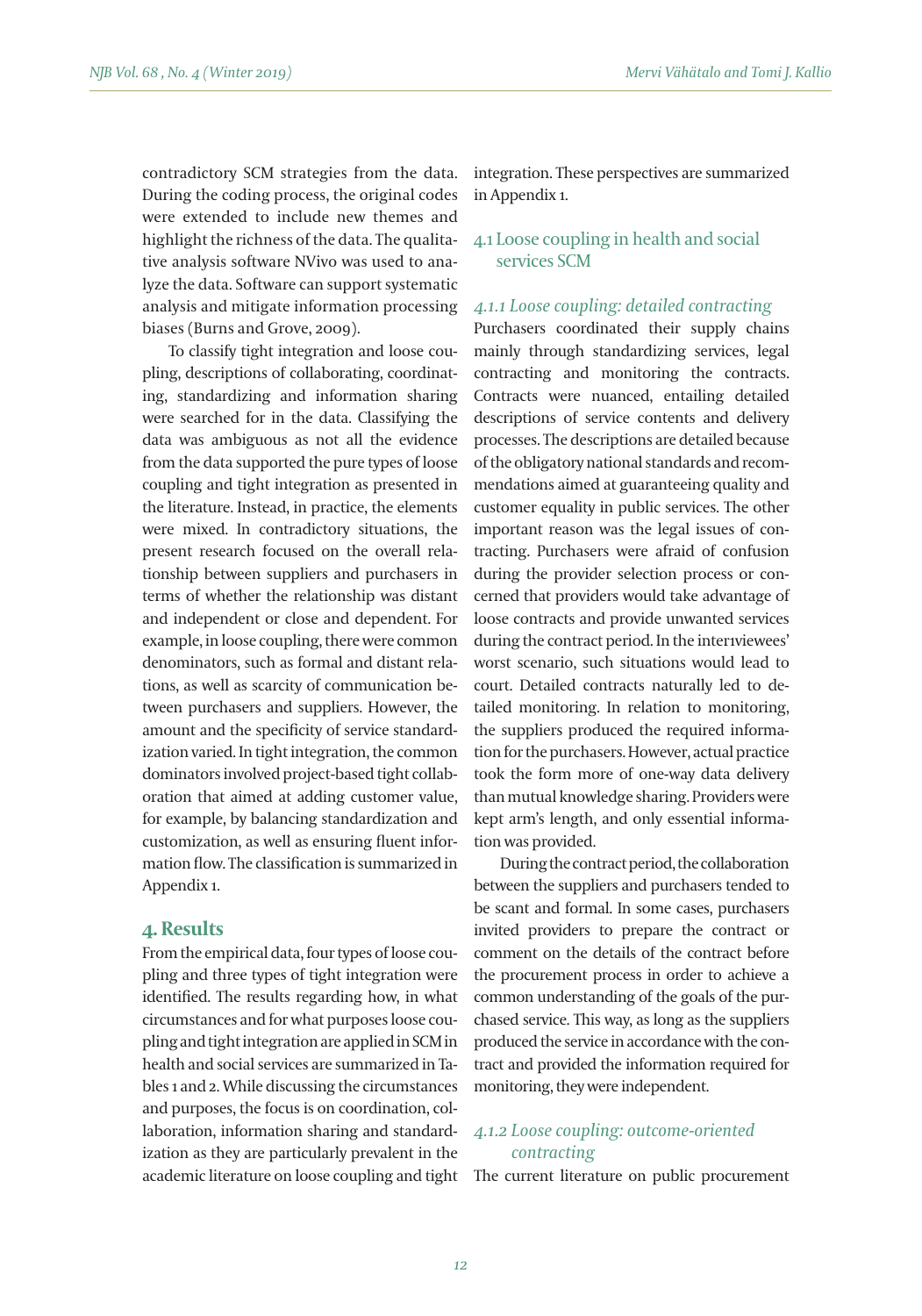emphasizes outcome-based procurement as a tool to trigger innovations in public services (e.g. Georghiou, Edler, Uyarra, and Yeow, 2014). In the present study, purchasers believed that outcome orientation would help providers focus on the effectiveness of the end results and develop innovations to achieve the required results. Purchasers wanted to support innovations by giving providers independence and keeping the service and process standards as minimal as possible. To promote outcome-based procurement, purchasers aimed at measuring the outcome and used bonuses and sanctions as coordination mechanisms. With bonuses and sanctions, the purchasers channeled the suppliers' focus to the end results or to strategically important service structures, such as preventive services.

Collaboration between purchasers and providers was not extensive as the purchasers appreciated and supported the suppliers' independence. When strategic lines and budgets were agreed upon, the purchasers wanted the suppliers to produce services and conduct development work independently and not feel the need to consult the purchasers about minor decisions.

Information sharing during the contract period was scant. However, early meetings and workshops were arranged before the contract period. This practice also aimed to support outcome-based procurement as purchasers wanted to have mutual understanding with providers concerning the goals of the service.

# *4.1.3 Loose coupling: pur4chasing with service vouchers*

Service vouchers are one way to organize and for customers to purchase services. According to the data, all the case organizations provided service vouchers to customers for house cleaning or home care services, for example. Service vouchers were provided to a customer if he or she was entitled to it according to the collaborative assessment of customers' needs. Customers could then choose the provider and buy the service they preferred. Customers could select the service provider from the register maintained by the purchaser. Purchasers had defined the criteria for service production and evaluated the providers' eligibility for the register. On a few occasions, the register criteria were defined in collaboration with the providers. The aim of the criteria was to keep the standards at a minimum and provide room for suppliers' specialization, which would then draw customers.

As part of the coordination, purchasers were, in principle, responsible for monitoring the service providers that had been accepted for the register. However, in practice, collaboration and information sharing with the provider were exiguous. Service vouchers rely on customer coordination; customers coordinate the service and the service provider and eventually "vote with their feet" (i.e., walk away) if they are not satisfied. In this way, the case organizations had outsourced some of the coordination work to their customers.

## *4.1.4 Loose coupling: third sector's service provision*

Because third-sector organizations (such as associations and trusts) worked voluntarily and mainly on non-contractual bases, strict requirements and standards for service production could not be applied. Purchasers tried to coordinate the third sector's service production by explicating the gap in the service process they wished the voluntary work would fill. Coordination was also conducted by offering financial support to associations if they provided certain types of complementary services.

Purchasers were invited to the steering groups in providers' projects, where the purchasers could promote collaboration, coordination and information sharing. Otherwise, collaboration and coordination were not conducted systematically, and information was shared mainly at the provider's initiative. As a solution for the lack of systematic collaboration, coordination and information sharing, the interviewees suggested that a nominated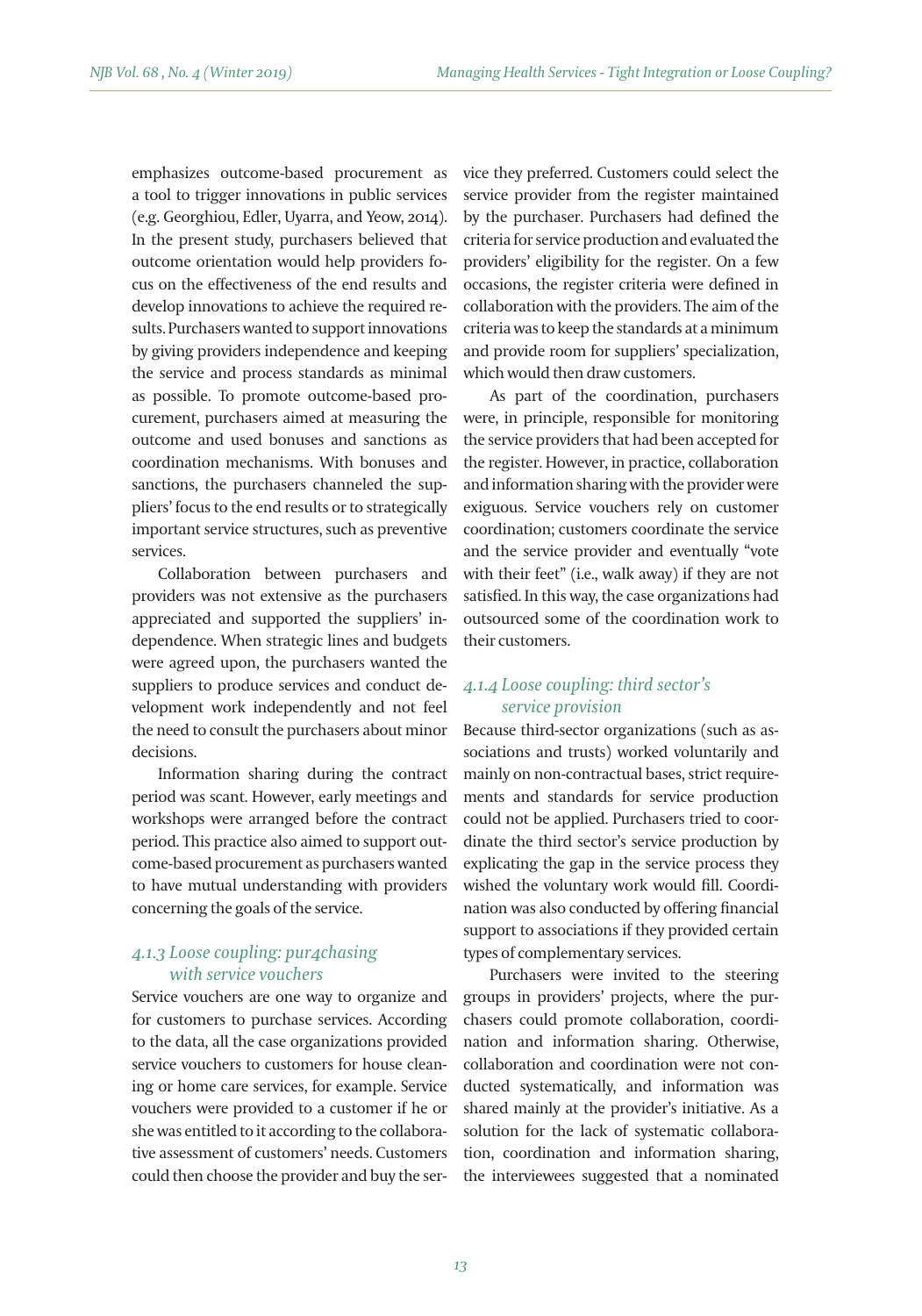integrator should be responsible for practical coordination and enhance collaboration and information sharing. The interviewees whose unit had such an integrator were satisfied with the third sector's role as a provider.

Based on the interviews, it can be concluded that the relationship between third-sector providers and public managers involved an independent role for suppliers, a minimum level of standards and minimum coordination, as well as rather unsystematic collaboration. Therefore, the third sector was loosely coupled in the health and social services supply chain.

Table 1 summarizes the essential aspects of the four types of loose coupling identified in the empirical data.

# 4.2 Tight integration in health and social services SCM

### *4.2.1 Tight integration: supplier facilitated, contract based*

Based on the analysis, purchasers enhanced collaboration by requiring it in the contracts. Purchasers required suppliers, both public and private, to collaborate and enhance collaborative development with other suppliers and with the purchaser during the contract period. The purpose of this practice was twofold. First, with the use of collaboration requirements, purchasers wanted to enable constant service development during the contract period. Second, collaboration was considered an important mechanism to help providers to get to know each other and thus to understand larger service entities. The interviewees argued that an understanding of the big picture was the key to better customer service.

Development was conducted particularly in the form of projects. However, genuine collaboration within projects seemed to be challenging. One of the main challenges was related to information sharing. Private companies were said to be too secretive in that they protected their commercial secrets, whereas public providers had no such opportunity. This issue understandably induced mistrust between public and private suppliers. Coordination was deemed to be either the provider's or the purchaser's responsibility, depending on the project.

Another form of contract-based collaboration involved the development of techno-

| <b>TYPE</b>                         | <b>HOW</b>                                                                                                        | <b>IN WHAT</b><br><b>CIRCUMSTANCES</b>                    | <b>FOR WHAT PURPOSES</b>                                                                                                                           |
|-------------------------------------|-------------------------------------------------------------------------------------------------------------------|-----------------------------------------------------------|----------------------------------------------------------------------------------------------------------------------------------------------------|
| Detailed contracting                | Contracts and monitoring<br>are extensively detailed                                                              | Formal purchasing<br>of services                          | To ensure the lawfulness<br>of the services and to<br>avoid conflicts with pro-<br>viders                                                          |
| Outcome-oriented<br>contracting     | The focus of the contract<br>and the monitoring is on<br>the effectiveness and the<br>end results of the services | Formal purchasing<br>of services                          | To support innovations<br>and development work<br>during the contract period                                                                       |
| Third sector's<br>service provision | Voluntary work is based on<br>associations' initiative and<br>interest                                            | Non-contractual<br>collaboration with the<br>third sector | To complement the official<br>services/ resources with<br>voluntary work and thus<br>add customer value                                            |
| Purchasing with<br>service vouchers | Providers are coordinated<br>and monitored via a<br>provider register                                             | Formal purchasing<br>of services                          | To increase customers'<br>options and the innovation<br>capability of providers, as<br>well as to decrease the<br>purchaser's coordination<br>work |

**Table 1.** Types of loose coupling and use in health and social services SCM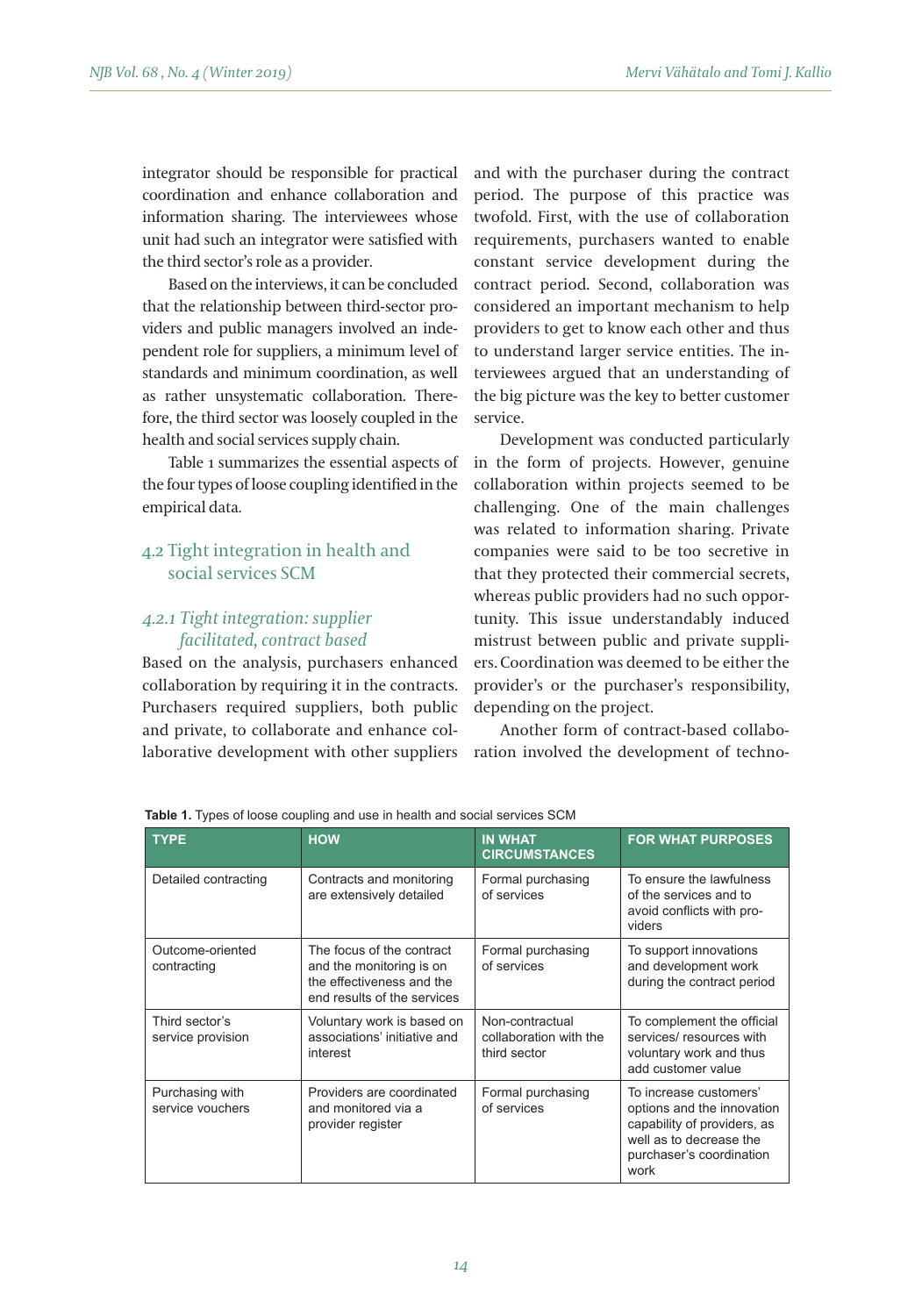logical devices and applications during the contract period. Providers were obligated to develop the devices and applications in collaboration with users and other providers, which the providers needed to share the standard interfaces with. Collaboration requirements were a direct consequence of the purchasers' negative experiences related to unexpected development costs. For example, purchasers had been obligated to pay suppliers during the contract period in order to open existing interfaces and thus enable application compatibility with existing applications.

# *4.2.2 Tight integration: purchaser facilitated*

Regardless of whether collaboration requirements had been formalized as part of the contract, in practice, purchasers had a significant role in facilitating collaboration and development work among the providers. Purchasers coordinated the development work by establishing development groups, leading the projects and providing themes for development work for the providers. The development work coordinated by purchasers focused on strategically important broad issues, including service standardization (such as the productization of services and defining the production criteria for the contracts) and coordinated processes, entailing smooth transfer of information (for example, developing core processes and optimizing organizational structures to support the coordinated flow of the service processes).

Because the purchasers are responsible for organizing high-quality services, the purchasers argued that they were responsible for having a comprehensive picture of the services and coordinating the large service entities. However, the purchasers pointed out that mutual collaboration was facilitated when all the stakeholders understood the big picture. The purchasers were convinced that if all the stakeholders had a common understanding of "what is the best for the customer," then sub-optimizing would decrease and trust would increase.

# *4.2.3 Tight integration: supplier facilitated, based on suppliers' own initiative*

The data showed that the providers conducted, based on their own initiative, tight and constant collaboration with other public sector stakeholders, particularly in the form of projects and in minor ad hoc development work. The providers coordinated development work in various forms. Some of the development took place at the operational level and some at the managerial level, some within the units and some across the units. In addition, some development work was coordinated inside the health and social services sector and some across other public sectors' units, such as with cultural services and community planning. Providers conducted development work on their own initiative, without any specific collaboration requirements in the contracts.

Development work focused on operations issues, such as standardizing work practices and enhancing information transfer. However, interviewees reported several challenges in voluntary collaboration related to organizational boundaries, budgeting, attitudes and personal chemistry between stakeholders. Organization boundaries and budgeting were obstacles to collaboration, and they were said to promote sub-optimization. Although sub-optimization clearly had a negative effect on the customers' service processes, the providers sometimes purposefully guarded their budgets and resources. However, sometimes sub-optimization was unintentional. For example, providers developed internal processes and did not consider the general effects of the changes on other units' processes. To minimize sub-optimization and enhance the fluency of processes, the organizations' structures were constantly evaluated.

Table 2 summarizes the essential aspects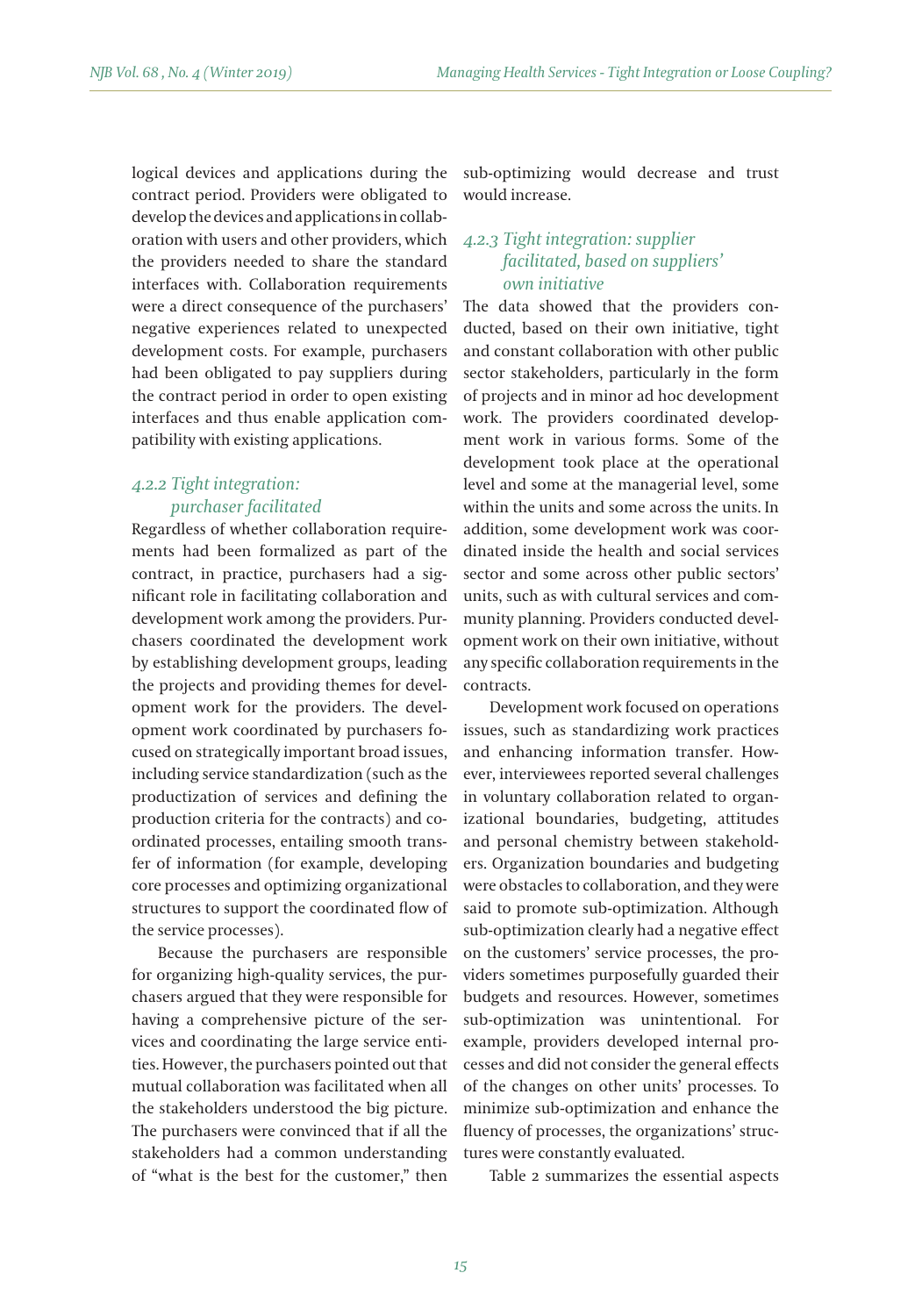| <b>TYPE</b>                                                    | <b>HOW</b>                                                                                                                                       | <b>IN WHAT</b><br><b>CIRCUMSTANCES</b>                                    | <b>FOR WHAT PURPOSES</b>                                                                                                                             |
|----------------------------------------------------------------|--------------------------------------------------------------------------------------------------------------------------------------------------|---------------------------------------------------------------------------|------------------------------------------------------------------------------------------------------------------------------------------------------|
| Supplier facilitated,<br>contract based                        | Contracts include the<br>requirements for collabo-<br>ration and collaborative<br>development work                                               | Development work<br>considered important in<br>municipalities' strategies | Purchasers want to promote<br>collaboration and innovation<br>and to enable development<br>during the contract period<br>and thus add customer value |
| Purchaser facilitated                                          | Purchasers promote colla-<br>boration and development<br>work as they establish<br>and facilitate development<br>projects                        | Development work<br>considered important in<br>municipalities' strategies | Purchasers want to promote<br>collaboration while enhan-<br>cinq strategic development<br>work and thus add customer<br>value                        |
| Supplier facilitated,<br>based on suppliers'<br>own initiative | Providers collaborate on<br>and facilitate development<br>work voluntarily through<br>cross-disciplinary and<br>inter-organizational<br>projects | Ad hoc/operational<br>development and<br>collaboration                    | Providers want to enhance<br>the effectiveness and coordi-<br>nation of the processes and<br>thus add customer value                                 |

of the three types of tight integration identified in the empirical data.

### **5. Discussion**

This study analyzed how, in what circumstances and for what purposes loose coupling and tight integration are applied in SCM in health and social services. To answer the research question, 18 health and social service managers from three case organizations were interviewed. Data concerning SCM was analyzed particularly from the perspective of coordination, collaboration, information sharing and standardization. The analysis revealed that both strategies (loose coupling and tight integration) were used and considered valid in health and social service SCM.

The empirical analysis suggests that in the three case organizations, loose coupling was mainly related to purchasing and was typically applied in the form of detailed contracts. Detailed contracts were used to fulfill the health and social services managers' legal responsibility to coordinate and monitor the providers and to protect the purchasers from difficulties related to low-quality services, for example. As a response to the challenges experienced in contracting and monitoring, purchasers were cautious and kept their relationships and collaboration with providers formal. However, most of the purchasers found the current practice of detailed contracts problematic; the purchasers stated that the contracts were extremely difficult to draw up. Purchasers might experience that suppliers possess better knowledge of the services to be procured (see also Askfors and Fornstedt, 2018). Contracts were also considered inappropriately inflexible with no capacity to support innovations. On the one hand, detailed contracting and extensively standardized services, as part of traditional SCM, has been seen to diminish providers' opportunity to create value for customers and thus their ability to respond to changing customer needs (Zondag, Mueller, and Ferrin, 2017; Vähätalo 2012). On the other hand, standardization is considered essential element in loose coupling (Pohjosenperä et al., 2019). As a consequence, purchasers in this study wanted to avoid the dilemmas related to detailed contracting and extensive standardization and thus move to outcome-based purchasing, as also recommended by Georghiou et al. (2014) in public purchasing.

In addition to the disadvantages of detailed contracting, challenges related to outcome-based procurement were described in the research data. Given that measuring knowledge intensive services have been found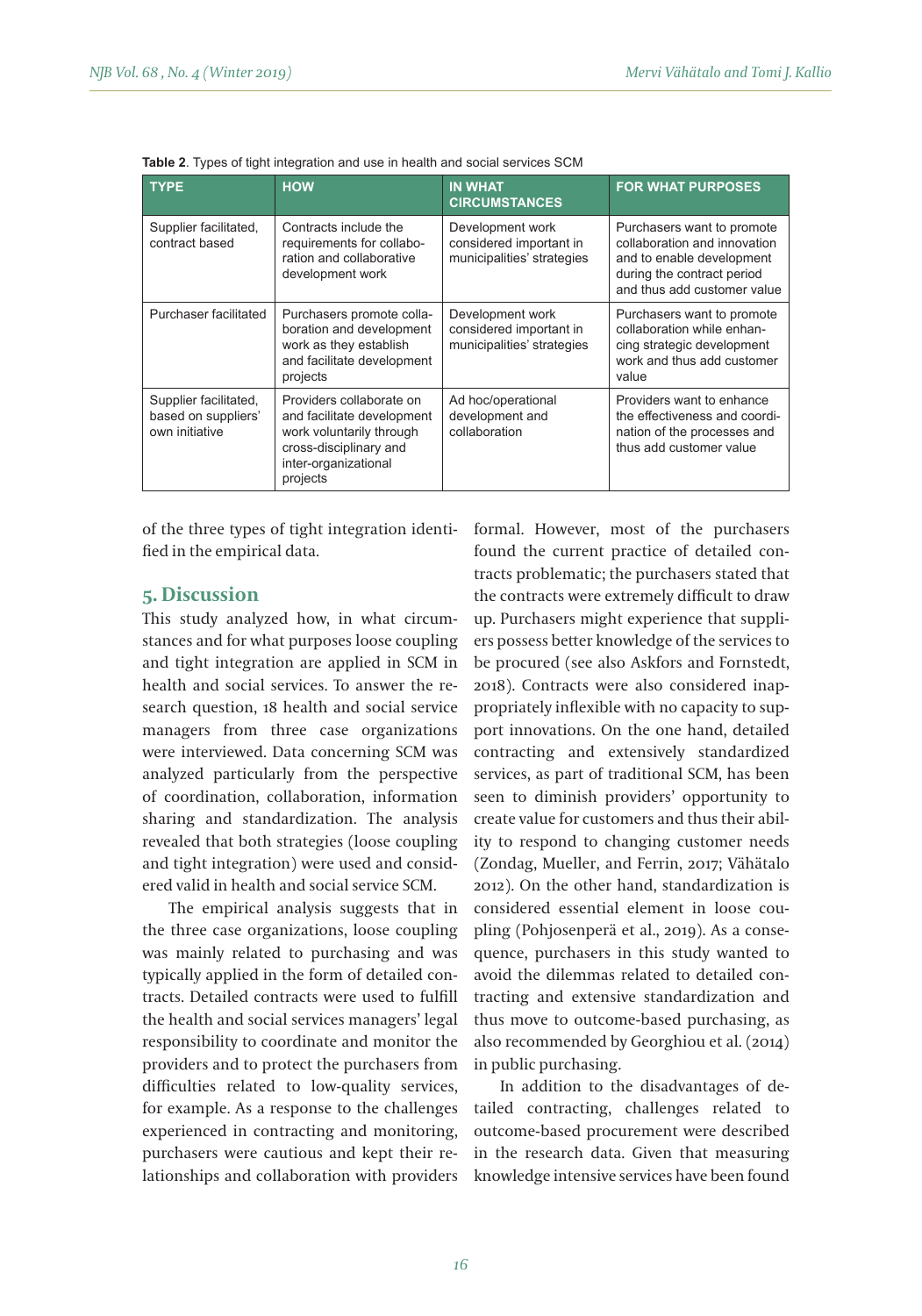challenging in general (Giannakis, 2011), it is not a surprise that defining and measuring outcomes in health and social services, was considered extremely difficult by the informants of this study. Another challenge was that not all the suppliers providing services within the same service package or process were under the same bonus and sanction system. This complicated coordination and exposed providers to sub-optimization. Moreover, it was not possible to conduct loose coupling in its pure form in health and social services as the standardizing and coordinating remained extensive due to national laws and recommendations. Nevertheless, in the three case organizations, outcome-based purchasing somewhat resembles the original idea of loose coupling in SCM described in the modularity literature (see Sanchez and Mahoney, 1996) given that coordination was kept at a minimum and room was left for innovation.

The third sector's role in loose coupling was somewhat different as it was not based on contracts due to its voluntary nature. Third-sector providers were loosely coupled, which was not always intentional. To promote integration, some interviewees suggested bringing in an integrator to work between organizations and to reduce interface constraints. There have been positive experiences in health and social services concerning integrators as coordinators of the complex environment (e.g. Gittell et al., 2008). Integrators could also work in the service voucher system, where currently coordinating providers is the end users' responsibility. However, the current arrangement is problematic, for example, in the services for the elderly, as the end users are not always competent enough to conduct such coordination. Thus, a challenge and a solution were identified by the interviewees in this study; however, the method for acquiring the resources needed to employ such an integrator was not self-evident.

The analysis suggests that tight integration in the supply chain had an important role in less formal coordination and collaboration. In tight integration, the main aim was to promote the effectiveness of the services by, for example, enhancing the fluency of service processes. This positive relationship between tight integration and better performance is also pointed out by Liu, Wei, Zhou, Ying and Huo (2016). Coordination is an essential part of development work in knowledge-intensive settings (Lau et al., 2010). In this study coordination was embedded in collaboration promotion in three ways: as a contract requirement, from the purchasers' initiative and from the suppliers' voluntary initiative. Voluntary-based tight integration in development work was prevalent within the public sector, while voluntary collaboration did not often occur between public and private suppliers. Through including collaboration requirements in contracts, as well as through employing bonuses and sanctions, managers promoted the missing collaboration. Purchasers believed that collaboration would, in the end, promote common understanding, information sharing and trust between different stakeholders. Although collaboration and development work were prevalent within the public sector, it was not without challenges. Collaboration challenges were related to organizational boundaries, budgeting and information systems, among others. These challenges led to the previously recognized phenomenon of poor information transfer, mistrust, sub-optimization and moral hazard which were further perpetuated by providers not knowing each other (McKone-Sweet et al., 2005; Meijboom et al., 2011; Liu et al. 2016; Pohjosenperä et al., 2019).

In the present study, three types of loose coupling and two types of tight integration were found in all of the case organizations. However, purchasing the outcome in loose coupling and contract-based tight integration were employed only in the first case organization. This organization clearly had a strategic focus for purchasing (see Paulraj, Chen, and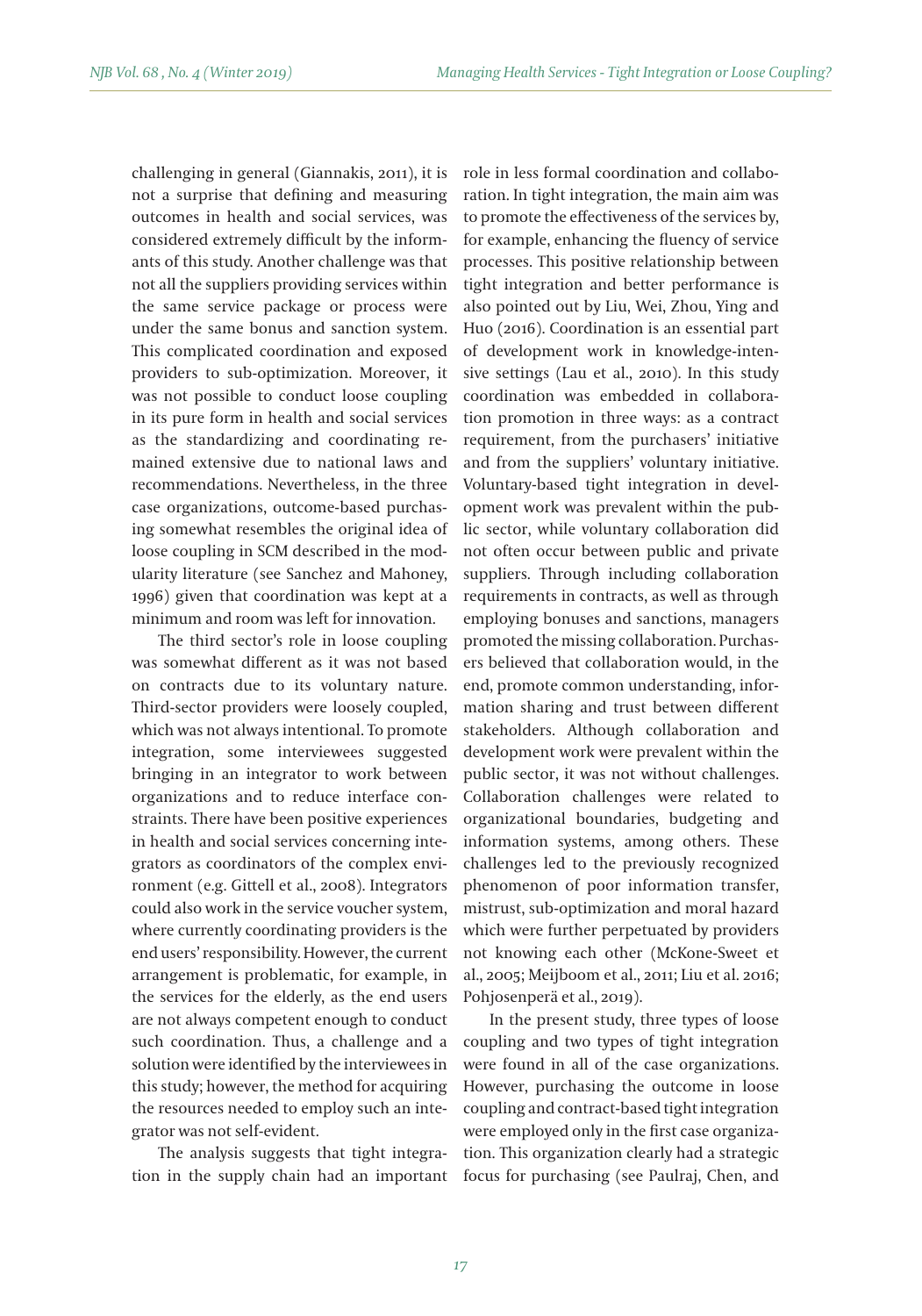Flynn, 2006), and the organizations systematically aimed toward an outcome orientation in their procurement processes and had clear collaboration and development work requirements in their contracts. Experimenting with new practices was intentional in the first case organization; they had managers who had specialized in procuring services for the elderly and who had an enthusiastic attitude toward new procurement practices, as well as political support for their experimental practices. Case organizations 2 and 3 recognized the possibilities of outcome-based purchasing but had not yet conducted it. Their less strategic focus for purchasing and more traditional purchasing practices seemed to be related to the moderate purchasing knowledge and political inertia prevailing in municipalities. In addition, the authorities' and professionals' rigid attitudes toward new practices complicated the adaption of new purchasing practices.

According to the literature, both SCM strategies are suggested to support new service development. Loose coupling is said to promote providers' innovation possibilities by providing independence (Baldwin and Clark, 2000; Lau et al., 2010). Tight integration is said to promote innovation by enhancing collaboration (Lau et al., 2010). In the present study, purchasers reported good results in developing new services when loose coupling was applied in the form of outcome-based purchasing. Purchasers explicated the desired outcome and left room for innovation. At the same time, new service development was successfully promoted by all three forms of tight integration. Development work in the case organizations was conducted, as suggested previously by Meijboom et al. (2011), in various forms of cross-disciplinary and intra-organizational projects. According to the present study, the important elements in collaborative development were shared goals, customer orientation and stakeholders' understanding of supply chains in general. These findings support the earlier findings of Aronsson et al. (2011). Common understanding was also promoted before the contract period through meetings early on where the aims of the procured services were developed or clarified together by managers and suppliers. Early collaboration is recognized as important in innovation development (Hsuan, 1999).

In tight integration, coordination was mainly related to project management and did not have significant challenges. In loose coupling, coordination was mainly related to providing a comprehensive overview of the service process and monitoring the providers. Based on the interviews, it seems that the purchasers in this study mainly understood the big picture of the services provided in their area of responsibility, the importance of which has also been recognized in the literature (e.g. Meijboom et al., 2011). Providers considered monitoring one of the most challenging tasks. First, controlling and providing independence was difficult to balance. Second, relevant monitoring indicators were difficult to define. Third, managers were not always satisfied with the information they received from the providers. Sometimes the information was raw data that were difficult to turn into information, and sometimes, the information was received too late to be helpful. These findings are in line with those of McKone-Sweet et al. (2005), who concluded that the problems in defining measurement indicators and those related to insufficient information production were the primary barriers for effective SCM in healthcare.

In loose coupling, information sharing can be viewed as happening through standard interfaces and by providing only critical information to the suppliers (e.g. Sako, 2002). In contrast, in tight integration, information sharing is considered important in all stages of new services development (Howard and Squire, 2007), particularly in the case of knowledge-intensive businesses (Lau et al.,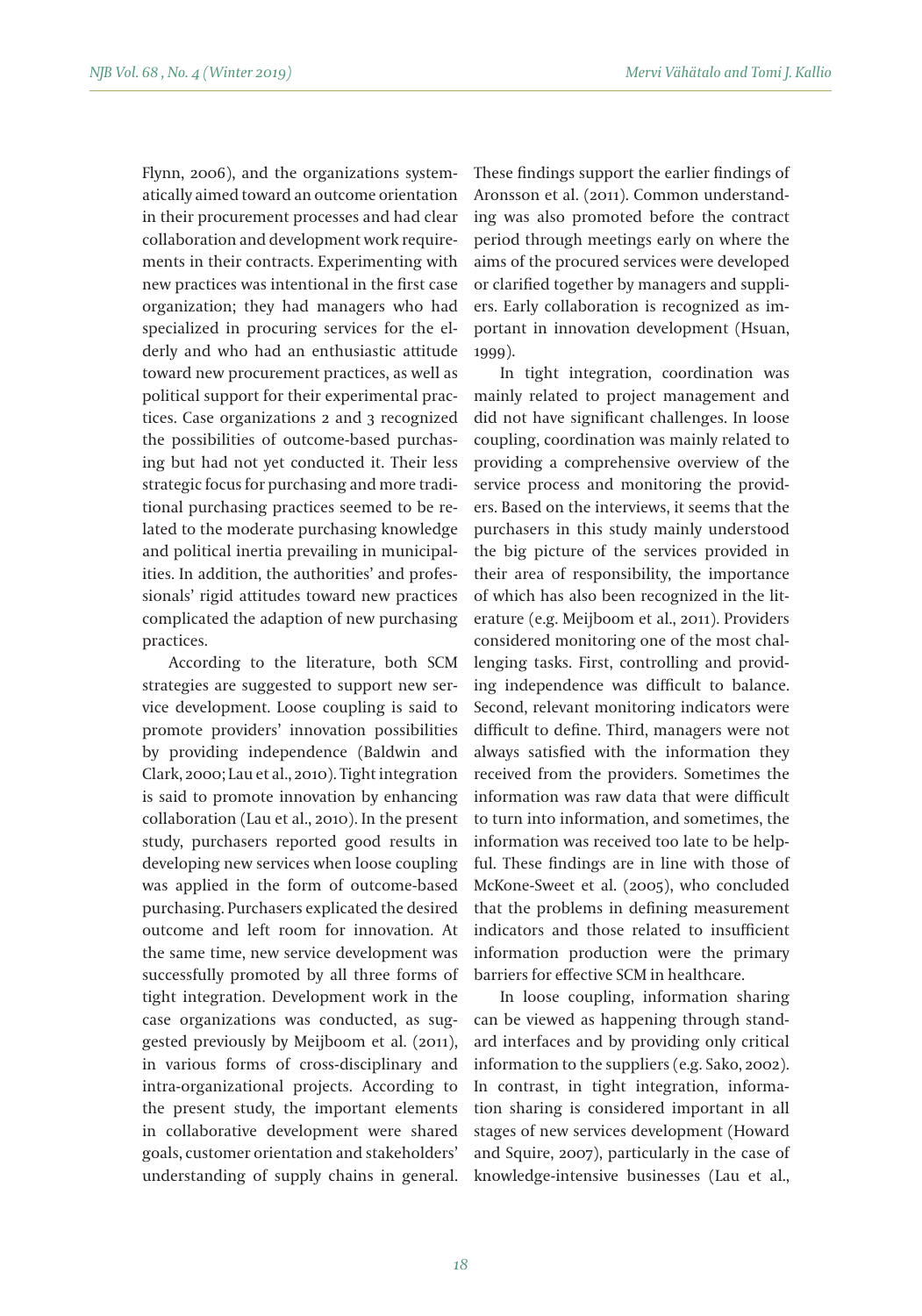2010). In health and social services, information sharing has always been challenging due, for example, to unstandardized information transfer systems, as well as strong professional silos that do not encourage information sharing across professional boundaries (see Glouberman and Mintzberg, 2001). In addition to confirming these traditional challenges, the present study also revealed challenges related to current changes in the health and social services production environment. As a consequence of increasing private sector involvement and the related secretiveness, information sharing has become even more challenging. In this study, purchasers aimed to tackle these challenges by implementing tight integration, for example, by creating routines for information sharing and alleviating mistrust through collaboration. Hopefully, the evolution of information systems will alleviate the challenge of information sharing and mistrust in the future, as suggested by Meijboom et al. (2011).

Predefined standard interfaces are said to promote providers' independent development work (Baldwin and Clark, 2000; Jacobs et al., 2007; Lau et al., 2010; Sanchez and Mahoney, 1996), while extensive standardizing might restrict innovation (Zhang and Gao, 2010). According to the results of this study, balancing between standardization and encouraging innovation is challenging. On the one hand, managers aimed at outcome-based procurement to provide room for innovation. On the other hand, extensive development work was conducted at the operational level and aimed at standardizing common practices, such as care practices and information transfer practices.

Figure 1 summarizes the empirical findings of this study and provides a conceptualization of SCM in health and social services.

| Strategy for<br><b>SCM</b> | Loose coupling                                        |                           |                                     | <b>Tight integration</b>                     |                                          |                       |                                                            |
|----------------------------|-------------------------------------------------------|---------------------------|-------------------------------------|----------------------------------------------|------------------------------------------|-----------------------|------------------------------------------------------------|
| For what<br>purposes       | Ensure the lawfulness                                 |                           |                                     |                                              | Enhance the additional customer<br>value |                       |                                                            |
| In what<br>circumstances   | Formal purchasing                                     |                           |                                     | Non-<br>conrac-<br>tual<br>collabo<br>ration | Development work;<br>Collaboration       |                       |                                                            |
| Type of<br>SCM             | Detailed contracting                                  | Outcome based procurement | Purchasing with service<br>vouchers | Third sector's service<br>provision          | Supplier facilitated, contract<br>based  | Purchaser facilitated | Supplier facilitated, based on<br>suppliers own initiative |
|                            |                                                       |                           |                                     |                                              |                                          |                       |                                                            |
|                            |                                                       |                           |                                     |                                              |                                          |                       |                                                            |
|                            | Supply chain management in health and social services |                           |                                     |                                              |                                          |                       |                                                            |

**Figure 1.** Loose coupling and tight integration in supply chain management in health and social services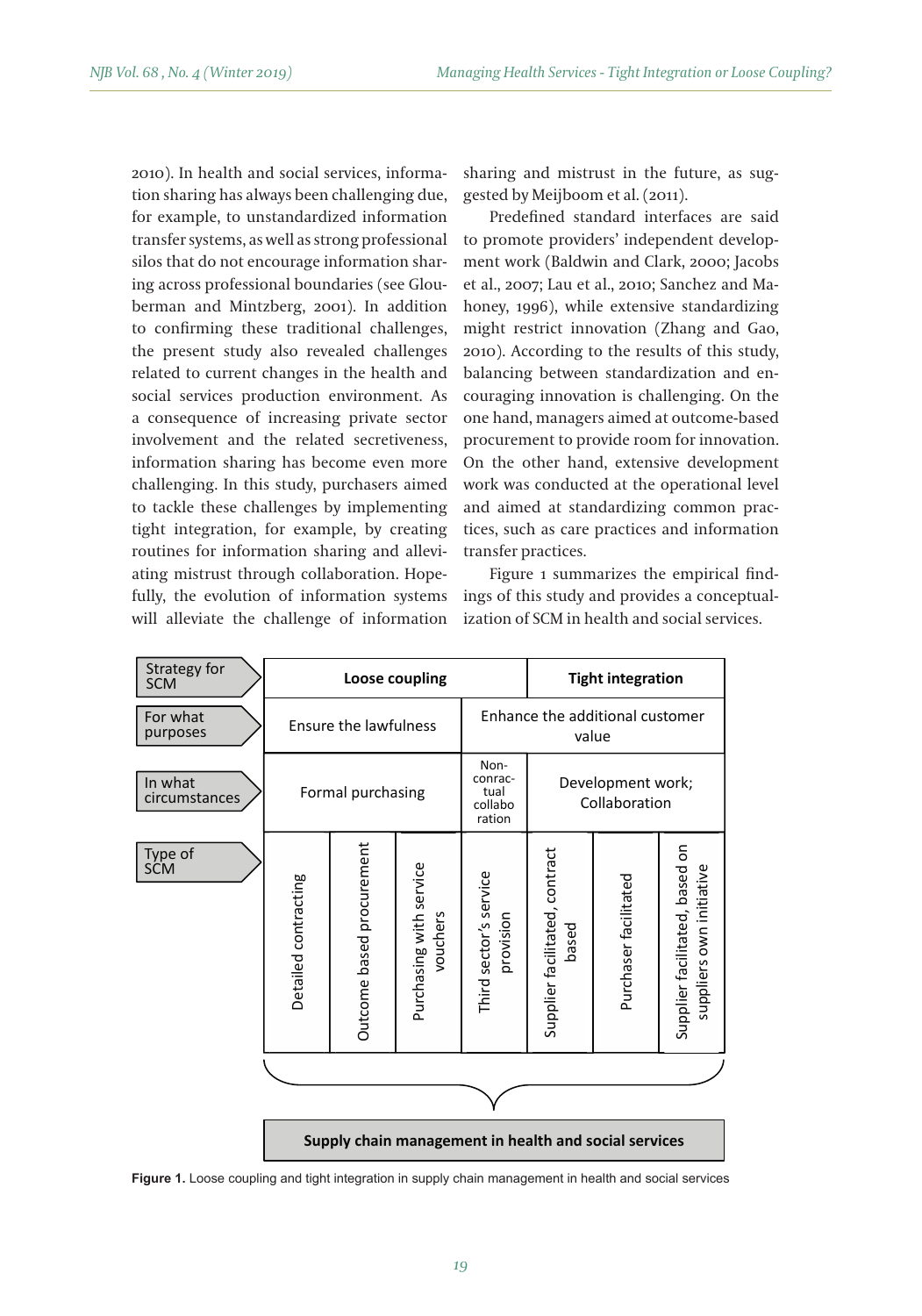As illustrated in the figure, both SCM strategies are applied simultaneously in health and social services although for different purposes. Both strategies have an important role and cannot be entirely substituted by the other. Accordingly, from the modularity perspective tight integration and loose coupling are mutually contradictory SCM strategies (Howard and Squire, 2007; Lau et al., 2010). Paulraj et al. (2006) suggested that tight integration of suppliers is a recommended SCM strategy as it enhances information sharing and cross-organizational teamwork. The findings of this study support this interpretation. However, also loose coupling as a SCM strategy is justified in health and social services because the purchasers' legal responsibilities lead to a certain amount of formality in SCM. Purchasers are officially supervised regarding the services they buy for end users because of the high ethical nature of the services and the vast external standardization of health and social services. This makes the health and social service context different from that of, for instance, many manufacturing industries. Given that the strength of formal contracting is not in advancing collaboration also less formal SCM practices are needed. Tight integration practices seemed to be useful for these purposes.

In the present study, only public sector representatives who conducted SCM were interviewed. The results, therefore, represent the perspective of public sector managers. Private providers' perspectives on SCM (that is, how private providers experience the SCM conducted by the public purchaser and how they conduct the SCM themselves) are beyond the scope of this study. The present research thus suggests future studies from this perspective. Moreover, given that the SCM practices described in this study were conceptualized based on qualitative interviews, they should be tested quantitatively in the future. In addition, it would be important to study how the different ways of organizing health and social services affect SCM in this context.

### **6. Conclusions**

The focus of this study was in those SCM strategies that are related to modular production, namely loose coupling and tight integration (Howard and Squire, 2007; Lau et al., 2010). Although loose coupling can be intuitively associated with modularity (Baldwin and Clark, 2000) also tight integration is suggested to SCM strategy for modular products, particularly in knowledge-intensive settings (Lau et al., 2010). This study analyzed how these two theoretically contradictory management strategies for supply chains in modular product context are applied in health and social services which is, in extant literature, recognized as modular context as well (see e.g. De Blok et al., 2014; Vähätalo, 2012).

To summarize the results from a practical perspective, purchasers in this study applied different SCM strategies simultaneously for different purposes. Based on the analysis, loose coupling was related to outsourcing and formal contracting. As the case organizations were legally responsible for organizing services for customers, the organizations felt obligated to monitor the providers' production closely. As a response to the challenges experienced in monitoring and contracting, purchasers remained cautious and maintained the formality of their relationships with providers. To address these challenges more effectively, more education relating to purchasing practices and contracting should be provided for health and social service managers. In addition, separate units that allow managers to concentrate on purchasing and contracting are recommended. Based on the results of this study, good purchasing skills increase a manager's willingness to try new SCM practices. However, applying new, and perhaps risky, practices in these areas must also have political acceptance. Tight integration of the supply chain was applied to enhance the effectiveness of the process and customer value.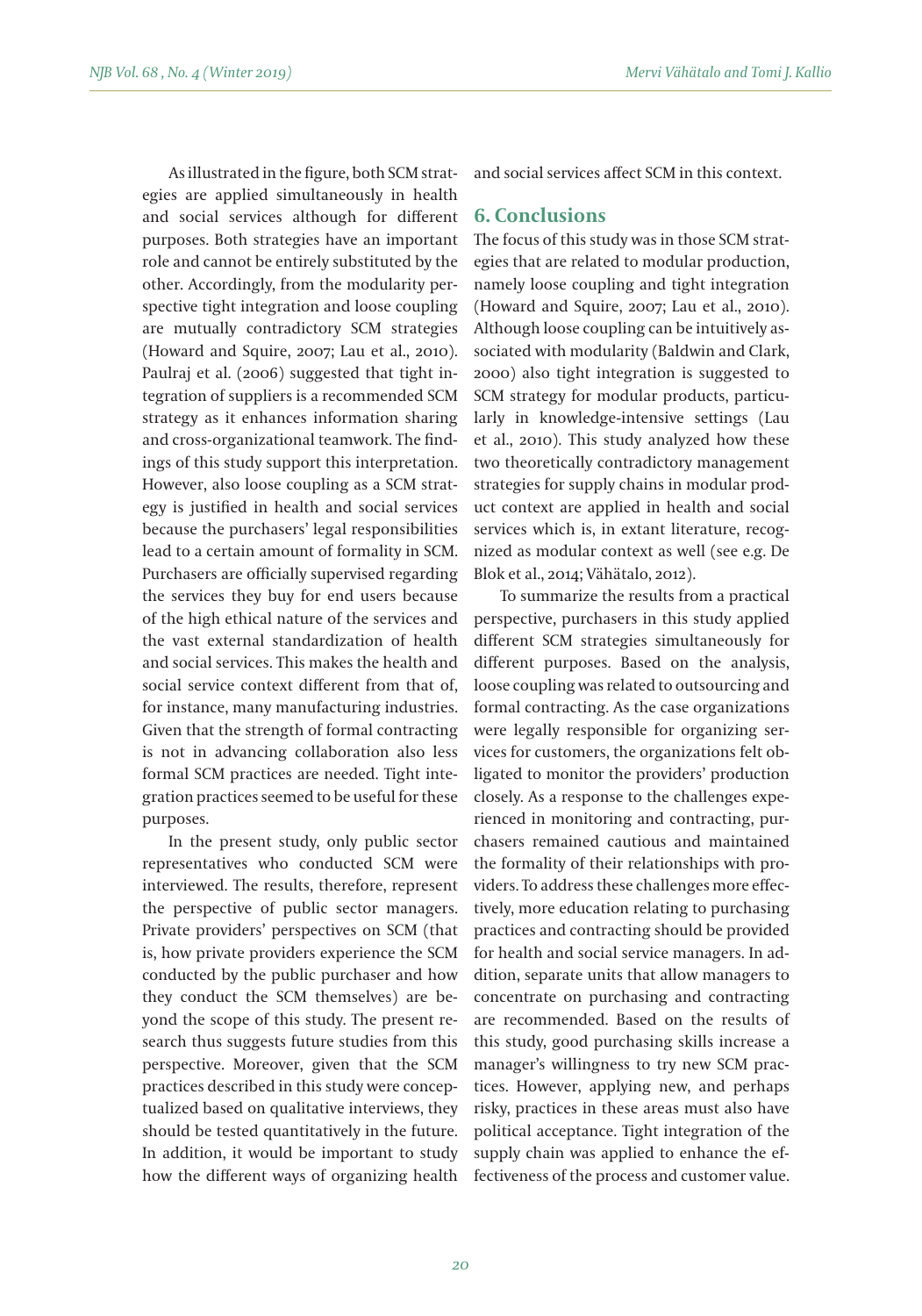To promote these aims, collaboration and co-development were stimulated through cross-disciplinary and intra-organizational projects voluntarily and obligatorily. Thus, tight integration can be recommended as an SCM strategy particularly when services are complicated and trust among providers is an important issue as well as between providers and purchasers.

The results of this study can promote understanding regarding SCM in health and social services as, according to De Vries and Huijsman (2011), thus far, the knowledge related to SCM in health and social services has been fragmented. In this sense, the study contributes to the theoretical discussion of SCM in modular services by arguing that these two specific strategies do not exclude one another. Instead, they are used simultaneously for different purposes and in different situations in health and social services'

everyday operations. However, more importantly, descriptions of the different types of SCM practices in this study will potentially encourage health and social service managers to pay attention to the strategic management of supply chains. Although there is no question that strategic management in general has many benefits, as Paulraj et al. (2006) described, in practice, however, different contexts might benefit from different combinations of SCM strategies. This study outlined different SCM practices for health and social service managers and helps them to select the most beneficial combination for their own purposes. For policy makers, the significance of strategic SCM must be emphasized. To enable strategic SCM practices, for example, in purchasing and collaboration, the political decision making at the local and government levels must be sustainable and have a longrange perspective.

### **References**

- Aronsson, H., Abrahamsson, M., & Spens, K. (2011). Developing lean and agile health care supply chains. *Supply Chain Management: An International Journal* 16(3), 176–183.
- Askfors, Y., & Fornstedt, H. (2018). The clash of managerial and professional logics in public procurement: Implications for innovation in the health-care sector. *Scandinavian Journal of Management* 34:1, 78–90.
- Baldwin, C.Y., & Clark, K.B. (2000). *Design Rules Vol 1: The Power of Modularity*. MIT Press.
- Bhakoo, V., & Chan, C. (2011). Collaborative implementation of e-business processes within the health-care supply chain: the Monash Pharmacy Project. *Supply Chain Management: An International Journal* 16:3, 184–193.
- Bohmer, R.M.J. (2005). Medicine's service challenge: Blending custom and standard care. *Health Care Management Review* 30:4, 322–330.
- Burns, N., & Grove, S.K. (2009). *The Practice of Nursing Research* (6th ed.). Saunders, Elsevier.
- De Blok, C., Luijkx, K., Meijboom, B., & Schols, J. (2010). Modular care and service packages for independently living elderly. *International Journal of Operations and Production Management* 30:1, 75–97.
- De Blok, C., Meijboom, B., Luijkx, K., Schols, J., & Schroeder, R. (2014). Interfaces in service modularity: A typology developed in modular health care provision. *Journal of Operations Management* 32:4, 175–189.
- De Mattos, C.S., Fettermann, D.C., & Cauchick-Miguel, P. A. (2019). Service modularity: literature overview of concepts, effects, enablers, and methods. *The Service Industries Journal,* 1–22.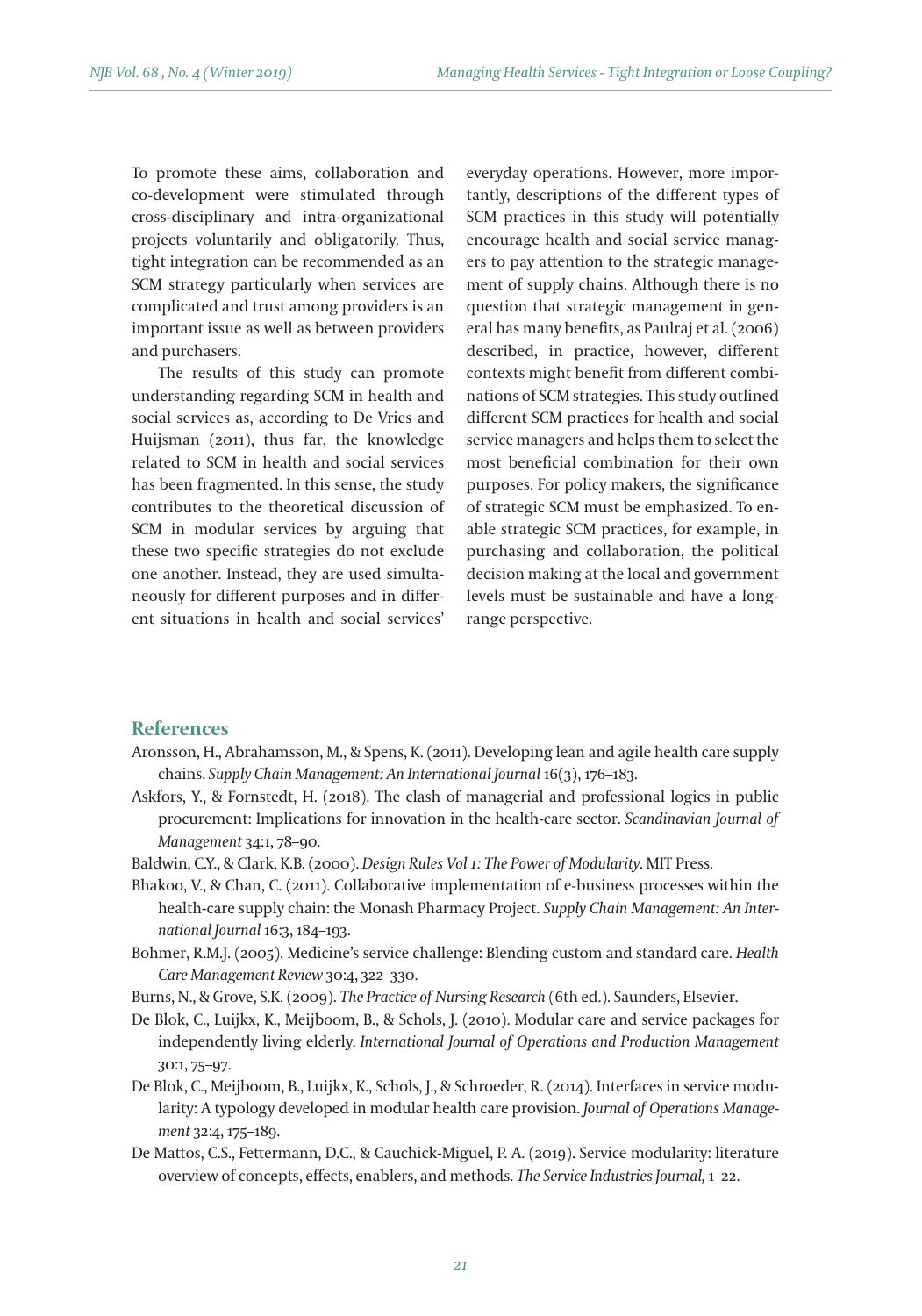- De Vries, J., & Huijsman, R. (2011). Supply chain management in health services: An overview. *Supply Chain Management: An International Journal* 16:3, 159–165.
- Georghiou, L., Edler, J., Uyarra, E., & Yeow, J. (2014). Policy instrument for public procurement of innovation: Choice, design and assessment. *Technological Forecasting & Social Change* 86, 1–12.
- Giannakis, M. (2011). Conceptualizing and managing service supply chains. *The Service Industries Journal* 31:11, 1809–1823.
- Gittell, J., Hagigi, F., Weinberg, D., Kautz, C., & Lusenhop, R. (2008). Modularity and the coordination of complex work. Paper presented at the Annual conference of Industry Studies 2008, Boston, MA.
- Glouberman, S., & Mintzberg, H. (2001). Managing the care health and of the cure of disease Part I: Differentation. *Health Care Management Review* 26:1, 56–69.
- Howard, M., & Squire, B. (2007). Modularization and the impact on supply relationships. *International Journal of Operations and Production Management* 27:11, 1192–1212.
- Hsuan, J. (1999). Impacts of supplier-buyer relationship on modularization in new product development. *European Journal of Purchasing and Supply Management* 5:3–4, 197–209.
- Izsak, K., & Edler, J. (2011). *Trends and Challenges in Demand-Side Innovation Policies in Europe: Thematic report 2011 under specific contract for the integration of INNO policy trend chart with ERAWATCH* (2011-2012). Brussels.
- Jacobs, M., Vickery, S.K., & Droge, C. (2007). The effects of product modularity on competitive performance. Do integrations strategies mediate the relationship? *International Journal of Operations and Production Management* 27:10, 1046–1068.
- Kallio, T.J., & Kuoppakangas, P. (2012). Bandwagoning Municipal Enterprises: Institutional Isomorphism and the Search for the Third Way. *Policy Studies* 34:1, 19–35.
- Kotler, P., & Armstrong, G. (1999). *Principles of Marketing*. 8th edition. Prentice-Hall International.
- Lau, A., Yam, R., Tang, E., & Sun, H.Y. (2010). Factors influencing the relationship between product modularity and supply chain integration. *International Journal of Operation and Production Management* 30:9, 951–977.
- Lillrank, P., Groop, J., & Venesmaa, J. (2011). Processes, episodes and events in health service supply chains. *Supply Chain Management: An International Journal* 16:3, 194–201.
- Liu, Y., Wei, J., Zhou, D., Ying, Y., & Huo, B. (2016). The alignment of service architecture and organizational structure. *The Service Industries Journal* 36:9–10, 396–415.
- Lopez-Casasnovas, G., Maynou, L., & Saez, M. (2015). Another look at the comparisons of the health systems expenditure indicators. *Social Indicators Research* 121:1, 149–175.
- Maarse, H. (2006). The privatization of health care in Europe: An eight-country analysis. *Journal of Health Politics, Policy & Law* 31:5, 981–1014.
- McKone-Sweet, K.L., Halmilton, P., & Willis, S.B. (2005). The ailing healthcare supply chain: A prescription for change. *Journal of Supply Chain Management* 41:1, 4–17.
- Meijboom, B., Bakx-Schmid, S., & Westert, G. (2011). Supply chain management practices for improving patient-oriented care. *Supply Chain Management: An International Journal* 16:3, 166–175.
- Mentzer, J.T., DeWitt, W., Keebler, J.S., Min, S., Nix, N.W., Smith, C.D., & Zacharia, Z.G. (2001). Defining supply chain management. *Journal of Business Logistics* 22:2, 1–25.
- Mur-Veeman, I., Hardy, B., Steenbergen, M., & Wistow, G. (2003). Development of integrated care in England and The Netherlands, Managing across public–private boundaries. *Health Policy* 65:3, 227–241.
- Naslund, D., & Williamson, S. (2010). What is management in supply chain management? A critical review of definitions, frameworks and terminology. *Journal of Management Policy and*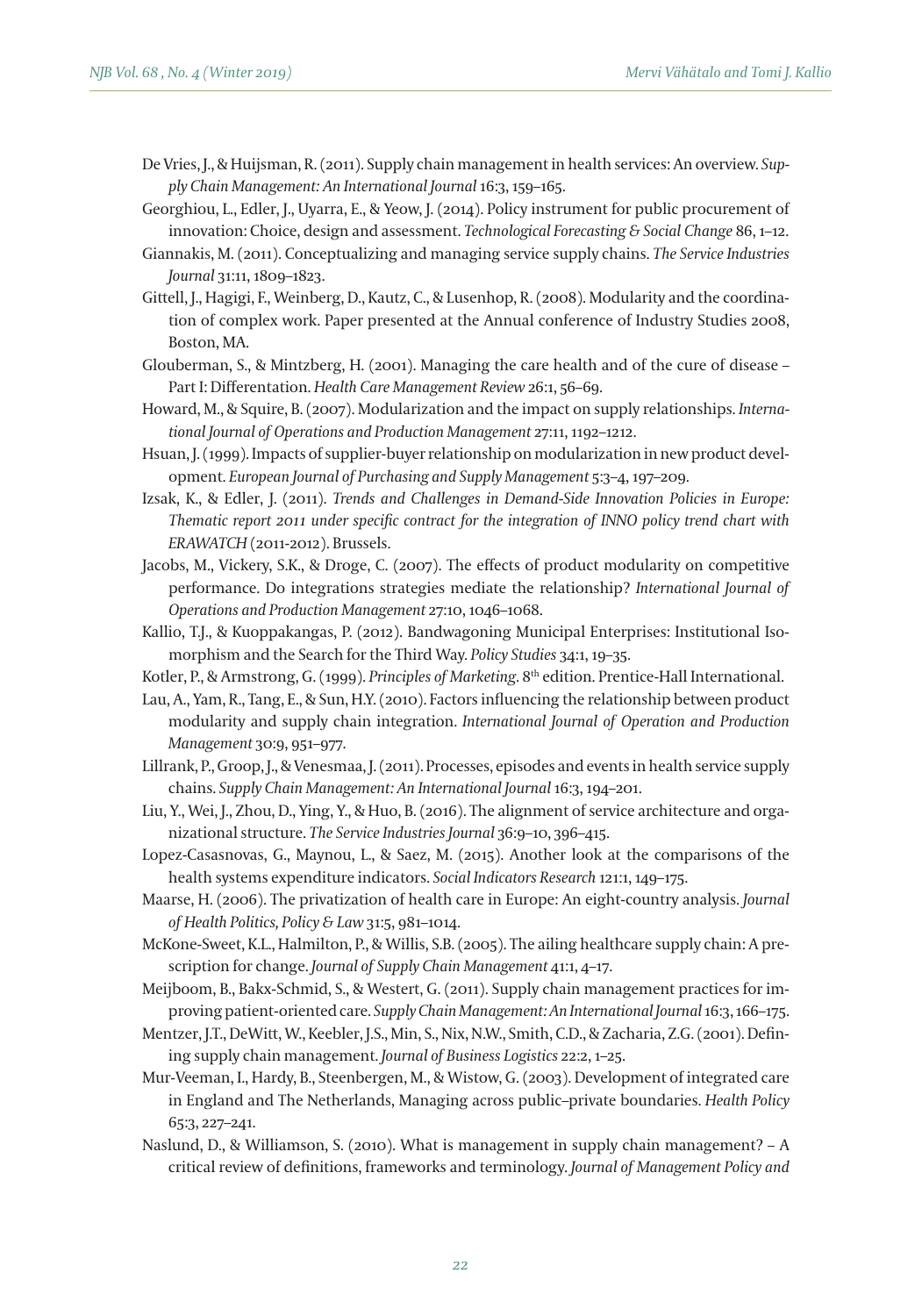*Practice* 11:4, 11–28.

- Orton, J.D., & Weick, K.E. (1990). Loosely coupled systems: a reconceptualization. *Academy of Management Review* 15:2, 203–223.
- Paulraj, A., Chen I.J., & Flynn, J. (2006). Levels of strategic purchasing: Impact on supply integration and performance. *Journal of Purchasing & Supply Management* 12:3, 107–122.
- Peters, V.J.T., Meijboom, B.R. & de Vries, E. (2018). Interfaces in service modularity: A scoping review. *International Journal of Production Research* 56:20, 6591–6606.
- Pinelle, D. & Gutwin, C. (2006). Loose coupling and healthcare organizations: Deployment strategies for groupware. *Computer Supported Cooperative Work* 15:5-6, 537–572.
- Pohjosenperä, T., Kekkonen, P., Pekkarinen, S. & Juga, J. (2019). Service modularity in managing healthcare logistics. *The International Journal of Logistics Management* 30:1,174-194.
- Power, D. (2005). Supply chain management integration and implementation: a literature review. *Supply Chain Management: An International Journal* 10:4, 252–263.
- Sako, M. (2002). Modularity and outsourcing: the nature of nature of co-evolution of product architecture and organization architecture in the global automotive industry. In A. Prencipe, & M. Hobday (Eds.), *The Business of System Integration.* Oxford University Press.

Sanchez, R., & Mahoney, J.T. (1996). Modularity, flexibility, and knowledge management in product and organization design. *Strategic Management Journal* 17:S2, 63–76.

Schilling, M.A. (2000). Toward a general modular systems theory and its application to interfirm product modularity. *Academy of Management Review* 25:2, 312–334.

- Soffers, R., Meijboom, B., van Zaanen, J., & van der Feltz-Cornelis, C. (2014). Modular health services: A single case study approach to the applicability of modularity to residential mental healthcare, *BMC Health Services Research* 14, 210–220.
- Somme, D., Trouvé, H., Corvez A., Jeandel, C., Bloch M.-A., Ruault, G., Dupont. O., & de Stampa, M. (2014). The French society of geriatrics and gerontology position paper on the concept of integration. *International Journal of Integrated Care* 14:1, e052.
- Sundbo, J. (1994). Modularization of service production and a thesis of convergence between service and manufacturing organizations. *Scandinavian Journal of Management* 10:3, 245–266.
- Vanhaecht, K. Panella, M., van Zelm, R., & Sermeus, W. (2010). An overview on the history and concept of care pathways as complex interventions. *International Journal of Care Pathways* 14:3, 117–123.
- van Wijngaarden, J.D.H., de Bont, A.A., & Huijsman, R. (2006). Learning to cross boundaries: The integration of a health network to deliver seamless care. *Health Policy* 79:2–3, 203–213.
- Voss, C., & Hsuan, J. (2009). Service architecture and modularity. *Decision Sciences* 40:3, 541–569.

Voordijk, H., Meijboom, H. de Haan, J. (2006). Modularity in supply chains: A multiple case study in the construction industry. *International Journal of Operations & Production Management* 26:6, 600–618.

- Vähätalo, M. (2012). Modularity in health and social services a systematic review. *International Journal of Public and Private Healthcare Management and Economics,* 2:1, 7–21.
- Vähätalo, M., & Kallio, T.J. (2015). Organizing health services through modularity. *International Journal of Operations and Production Management* 35:6, 925–945.
- Zhang, G., & Gao, R. (2010). Modularity and incremental innovations: the roles of design rules and organizational communication. *Computer Mathematic Organization Theory* 16:2, 171–200.
- Zondag, M.M., Mueller, E.F., & Ferrin, B.G. (2017). The application of value nets in food supply chains: A multiple case study. *Scandinavian Journal of Management* 33:4, 199–212.